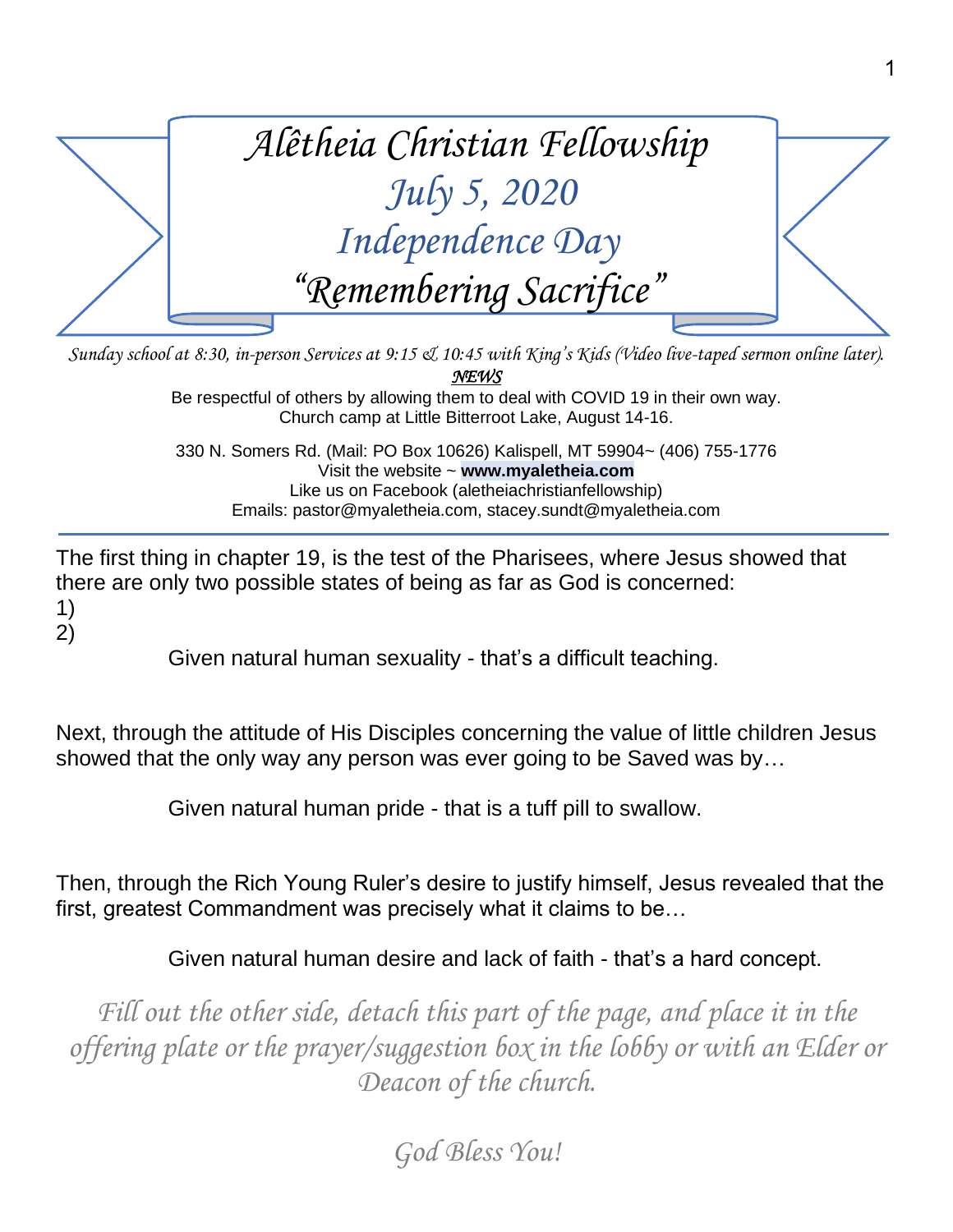What sacrifice is too much? At what point, for you, is the sacrifice no longer worth the potential reward?

**MATTHEW 19:23-26** ~ <sup>23</sup>And Jesus said to His disciples, "Truly I say to you, it is hard for a rich man to enter the kingdom of heaven. **<sup>24</sup>**"Again I say to you, it is easier for a camel to go through the eye of a needle, than for a rich man to enter the kingdom of God." **<sup>25</sup>**When the disciples heard this, they were very astonished and said, "Then who can be saved?" **<sup>26</sup>**And looking at them Jesus said to them, "With people this is impossible, but with God all things are possible."

God's reign is His realm, and those who are part of it, are His children.

It is impossible for a camel to go through the eye of a needle, just as it is humanly impossible for a rich man to be a Christian, but… Anything is possible with God.

> The very notion of trying to do more to gain God's favor, to be blessed by Him, to be saved into the Kingdom, was what would actually prevent it.

God's ways are not our ways, God's economy does not work the way our economy works…

Humans make gods in their own image - God made humans in His image - the difference between those two statements is profound…

| Write a brief note – detach and place in the offering, or the prayer box, or give it to a Deacon/Elder |  |  |
|--------------------------------------------------------------------------------------------------------|--|--|
|                                                                                                        |  |  |
|                                                                                                        |  |  |

**-------------------------------------------------------------------------------------------------------------------------------**

| Name  | <b>Address</b> |
|-------|----------------|
| Phone | Email          |

\_\_\_\_\_\_\_\_\_\_\_\_\_\_\_\_\_\_\_\_\_\_\_\_\_\_\_\_\_\_\_\_\_\_\_\_\_\_\_\_\_\_\_\_\_\_\_\_\_\_\_\_\_\_\_\_\_\_\_\_\_\_\_\_\_\_\_\_\_\_\_\_\_\_\_\_\_\_\_\_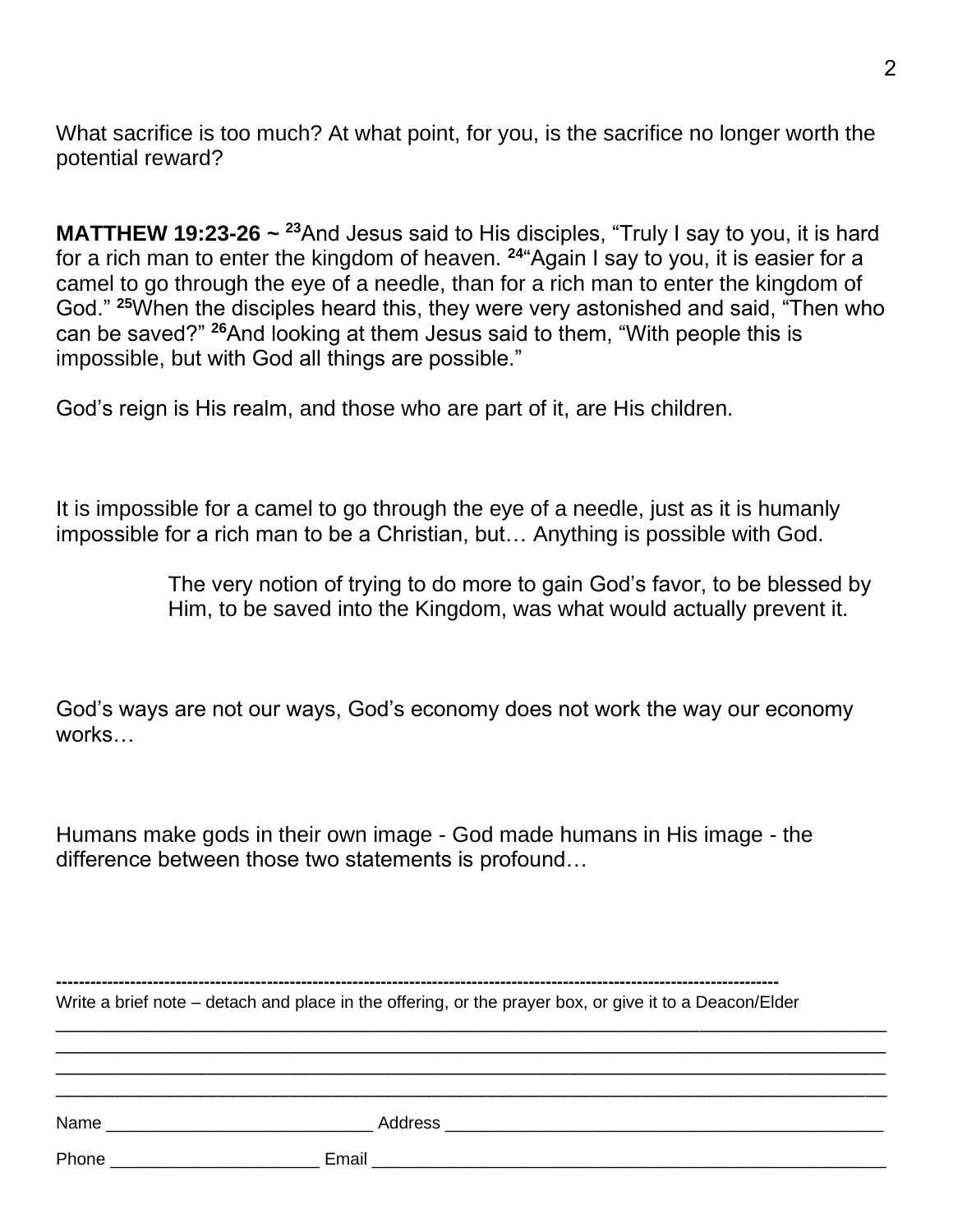## Alêtheia ~ Matthew 19e ~ 070520 "Remembering Sacrifice"



Matthew chapter 18 was Jesus teaching principles about the Kingdom. It turns out that chapter 19 is a series of exchanges that provide concrete examples of the principles taught there.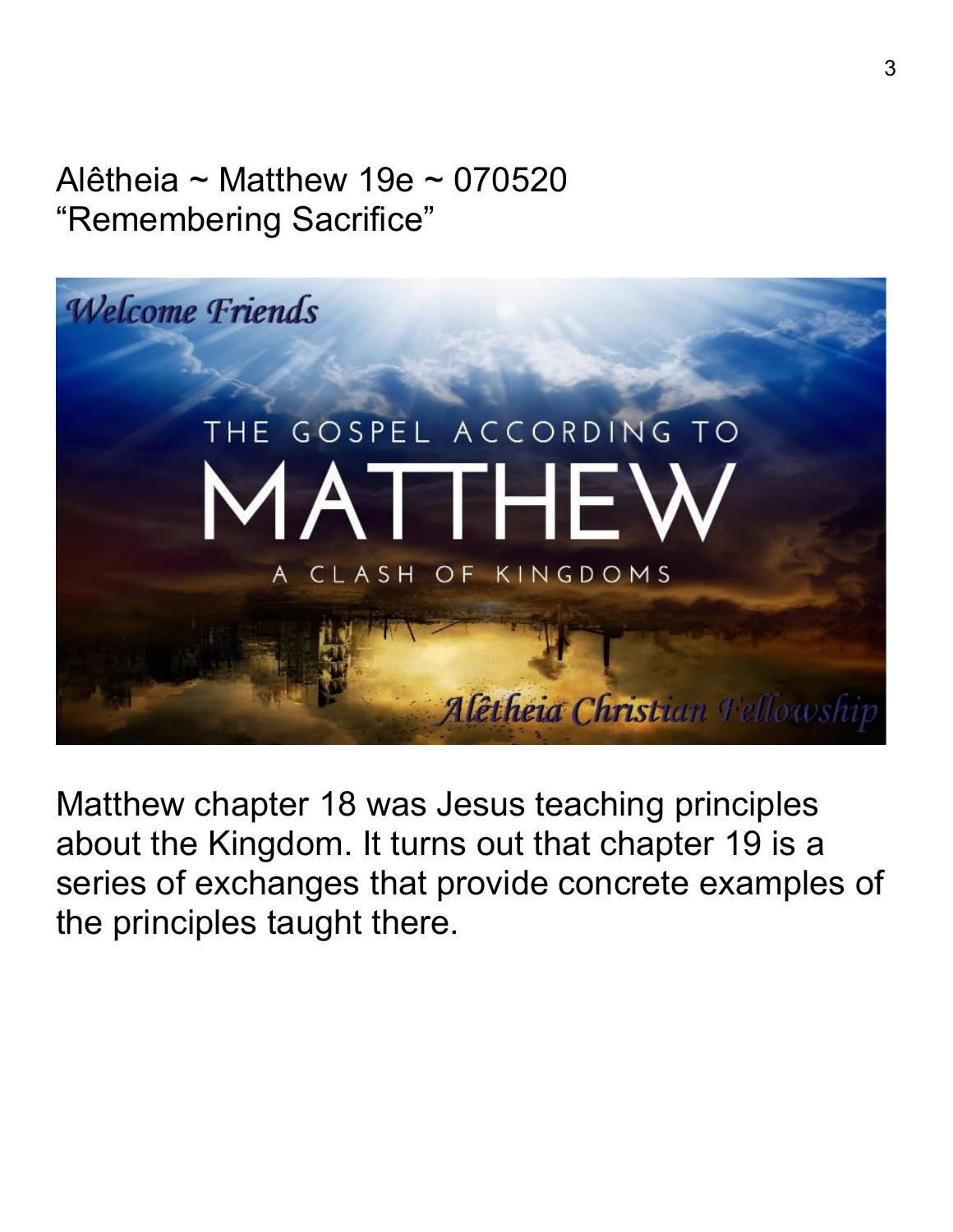

I mentioned that the first thing in chapter 19, is the test of the Pharisees, where Jesus showed that there are only two possible states of being as far as God is concerned: Faithfully married or faithfully single. That automatically eliminates any further discussion about the acceptability of any sexual intercourse outside of a committed, covenantal, marriage between one man and one woman in the sight of the one true God.

Given natural human sexuality - that's a difficult teaching. Who can accept it?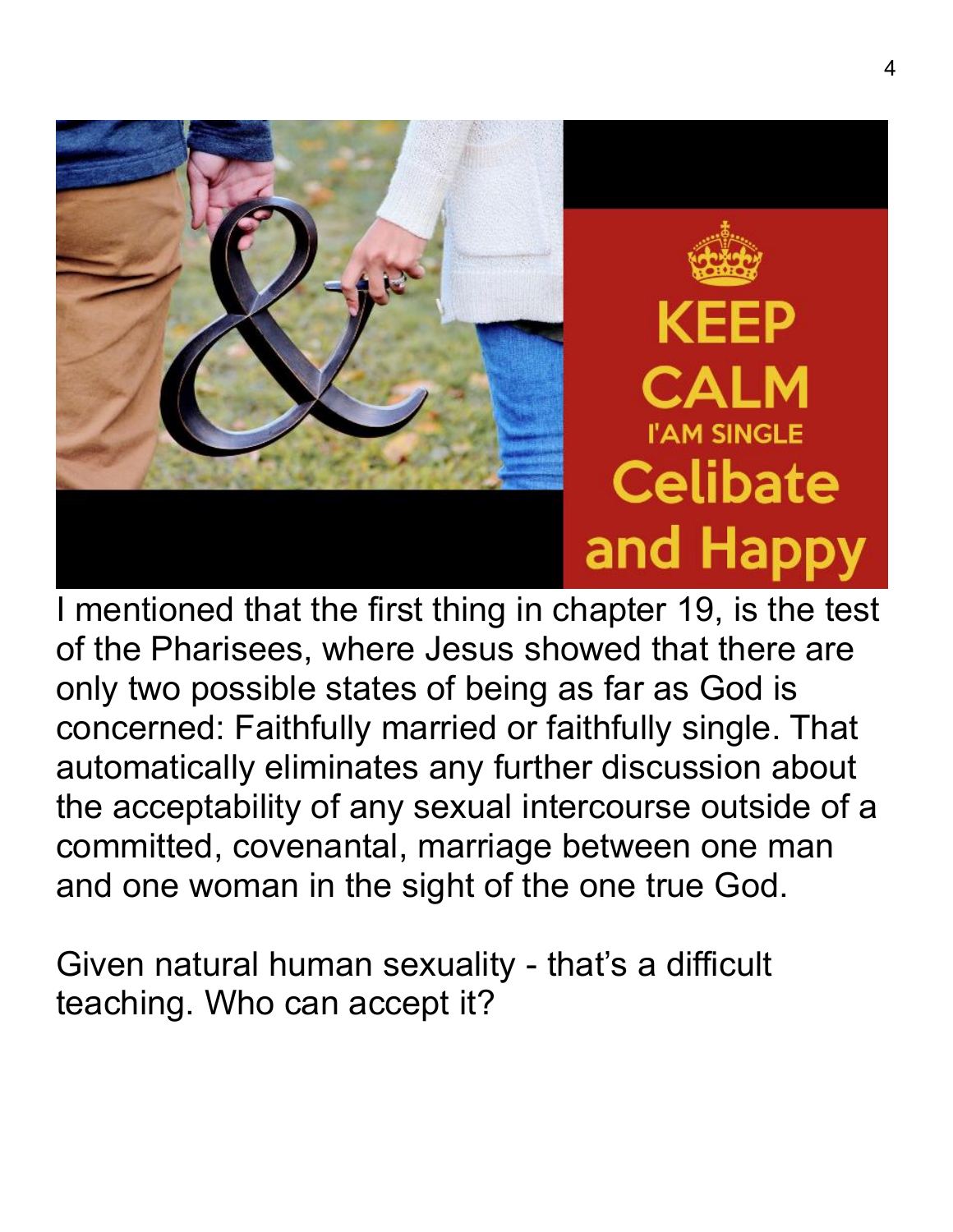

Next, through the attitude of His Disciples concerning the value of little children Jesus showed that the only way any person was ever going to be Saved was by approaching God without trying to justify themselves in any way… Without offering to pay the tip. In other words, without trying to appease God with human treasure to gain, or enhance, or keep Heavenly treasure… You cannot buy God's favor with who you are, with what you've got, with what you've done, or with any future value potentiality… You must just come… Without guile, without worth, but also without embarrassment… Come with humble, grateful, expectancy for He is able, and He is willing, to bestow His unilateral, undeserved Grace.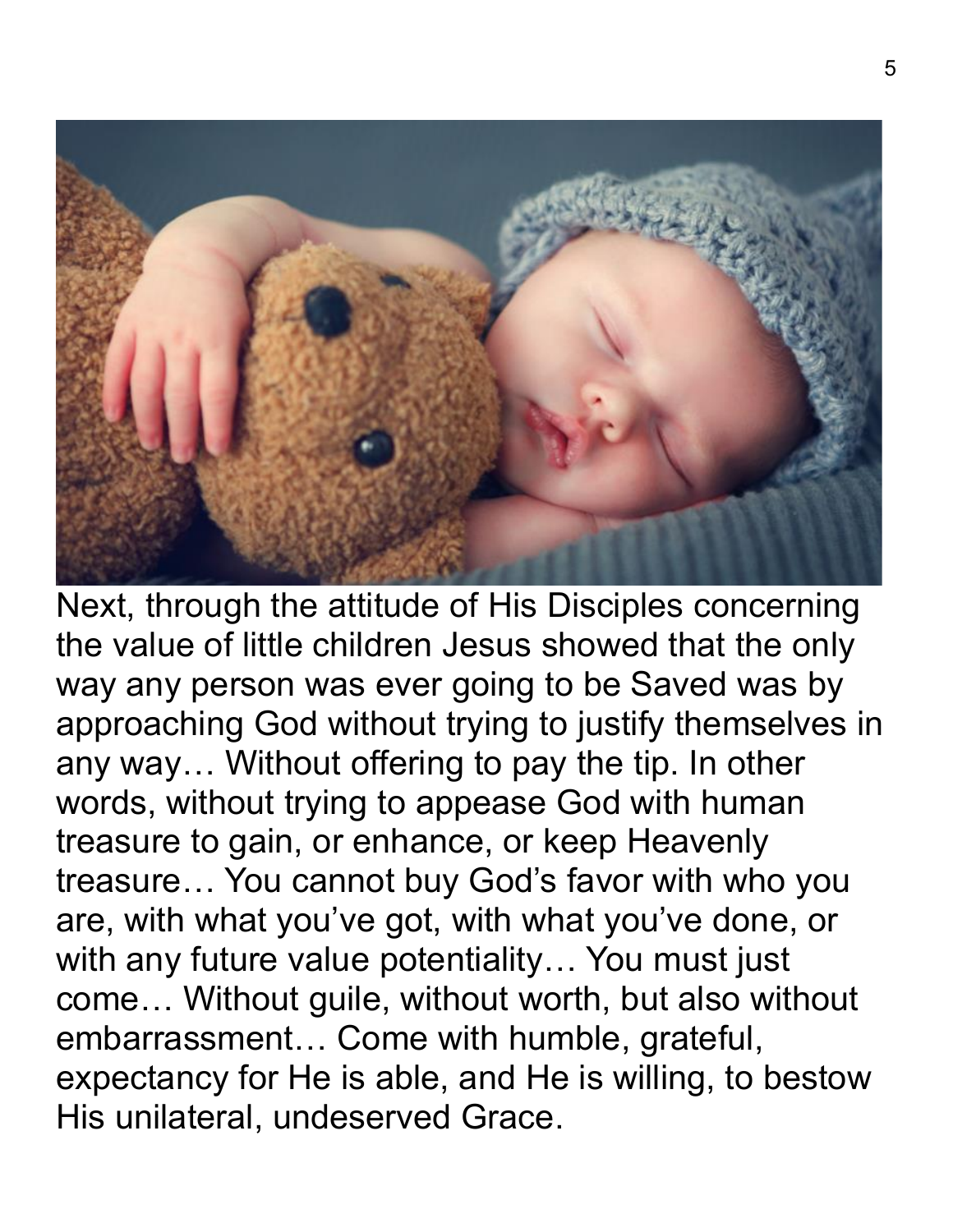Given natural human pride - that is a tuff pill to swallow. Who can do that?



Then, last time we saw that through the Rich Young Ruler's desire to justify himself, Jesus revealed that the first, greatest Commandment was precisely what it claims to be… Nothing can take precedence over God. Not family, not personal hopes, and dreams, not health, not sexual freedom, not human pride, not earthly possessions… Nothing in a person's life can mean more to them than God… In fact, everything in a person's life must pale in comparison to one's devotion to God… Therefore, anyone so oriented, would happily give up anything God asked them to give up. If it were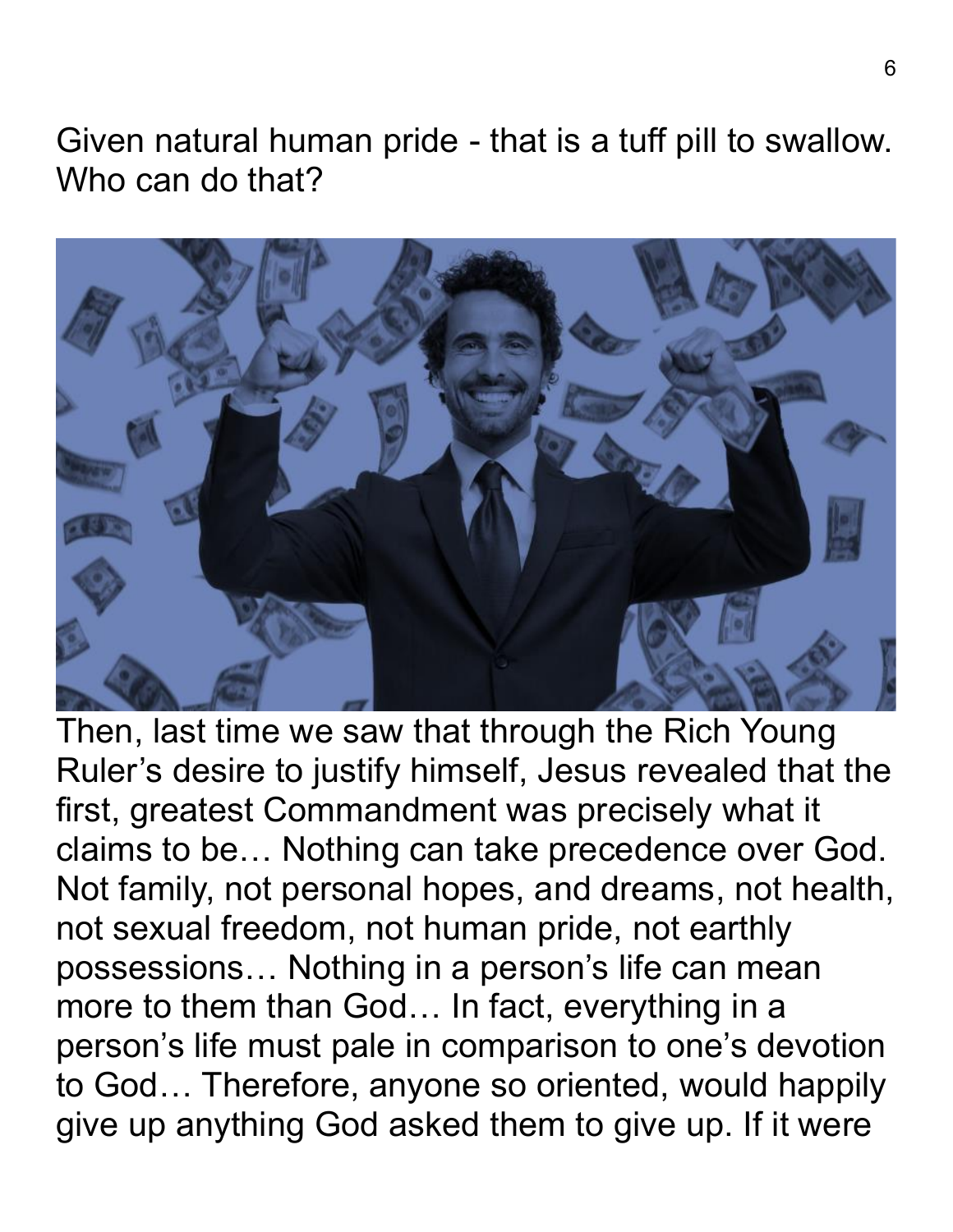true that someone loved God as Commanded in the Bible - that person would not think twice about giving up everything. That is the lesson of man who sold everything to purchase the land with the treasure.

Given natural human desire and lack of faith - that's a hard concept. Who can give up what is most precious to them, tangibly, here, and now, for what is more precious spiritually, metaphysically, hopefully later?



It was clearly too much for the Pharisees in the first case, it proved to be too much for Judas in the second case, and it was too much for the Rich Young Ruler in the third case… What about you?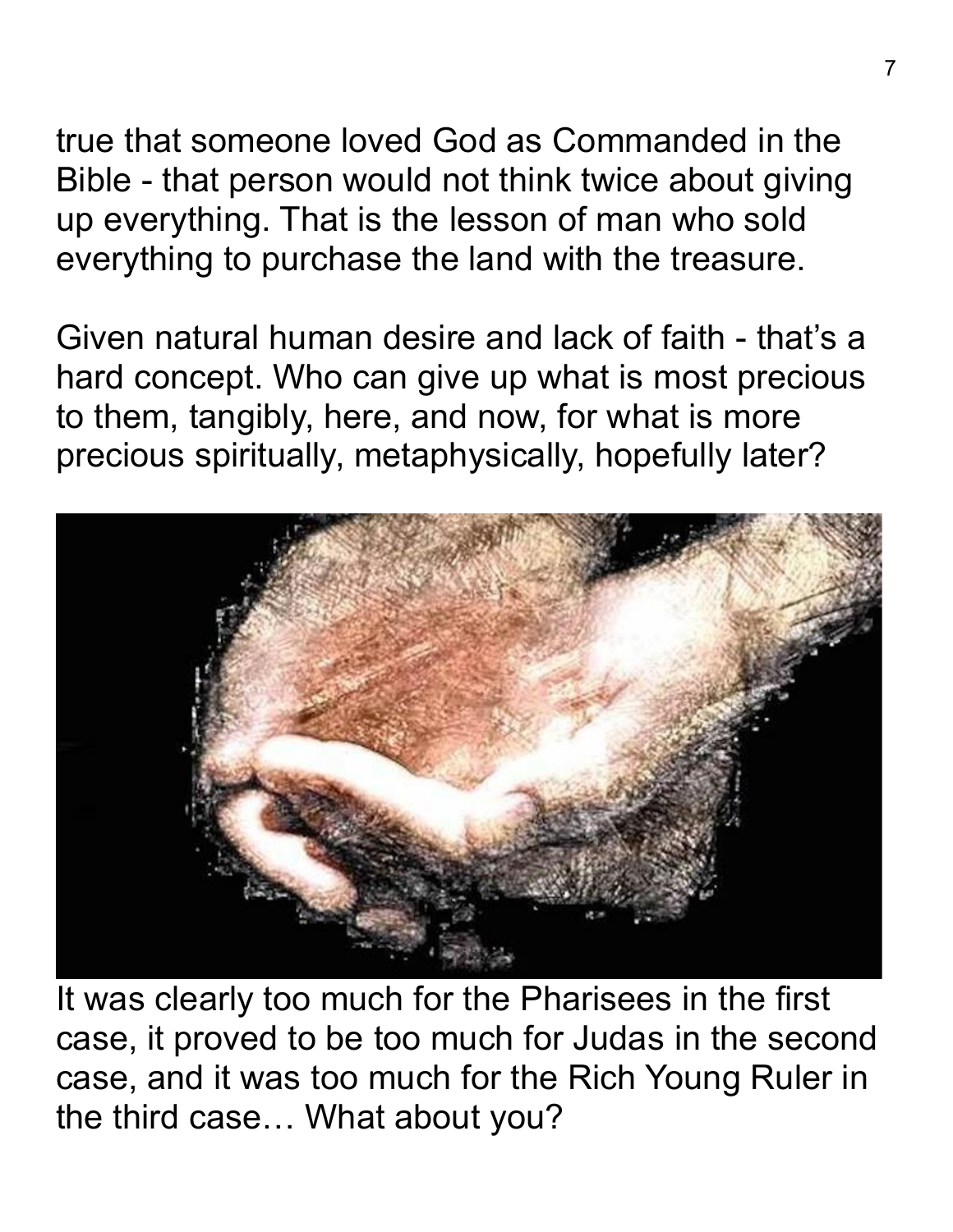What sacrifice is too much? At what point, for you, is the sacrifice no longer worth the potential reward?

In business, we could calculate the risk/reward and the time value of wealth and come to some determination about how much we should sacrifice now, for a possible benefit later… We could do that to some extent in religion as well. I sacrifice greatly for sure now, to possibly gain some kind of enhanced future. What are the odds that my sacrifice will actually benefit me later? What are the chances that if I don't sacrifice, I still eventually end up in the good place after all - or at least the good enough place after all? How good is the good place really - is it worth it?

In Biblical Christianity, the sacrifice now, even if it is everything you hold dear, wouldn't even register on the scale of what is to be gained… Any hesitation demonstrates a lack of understanding and/or a lack of trust.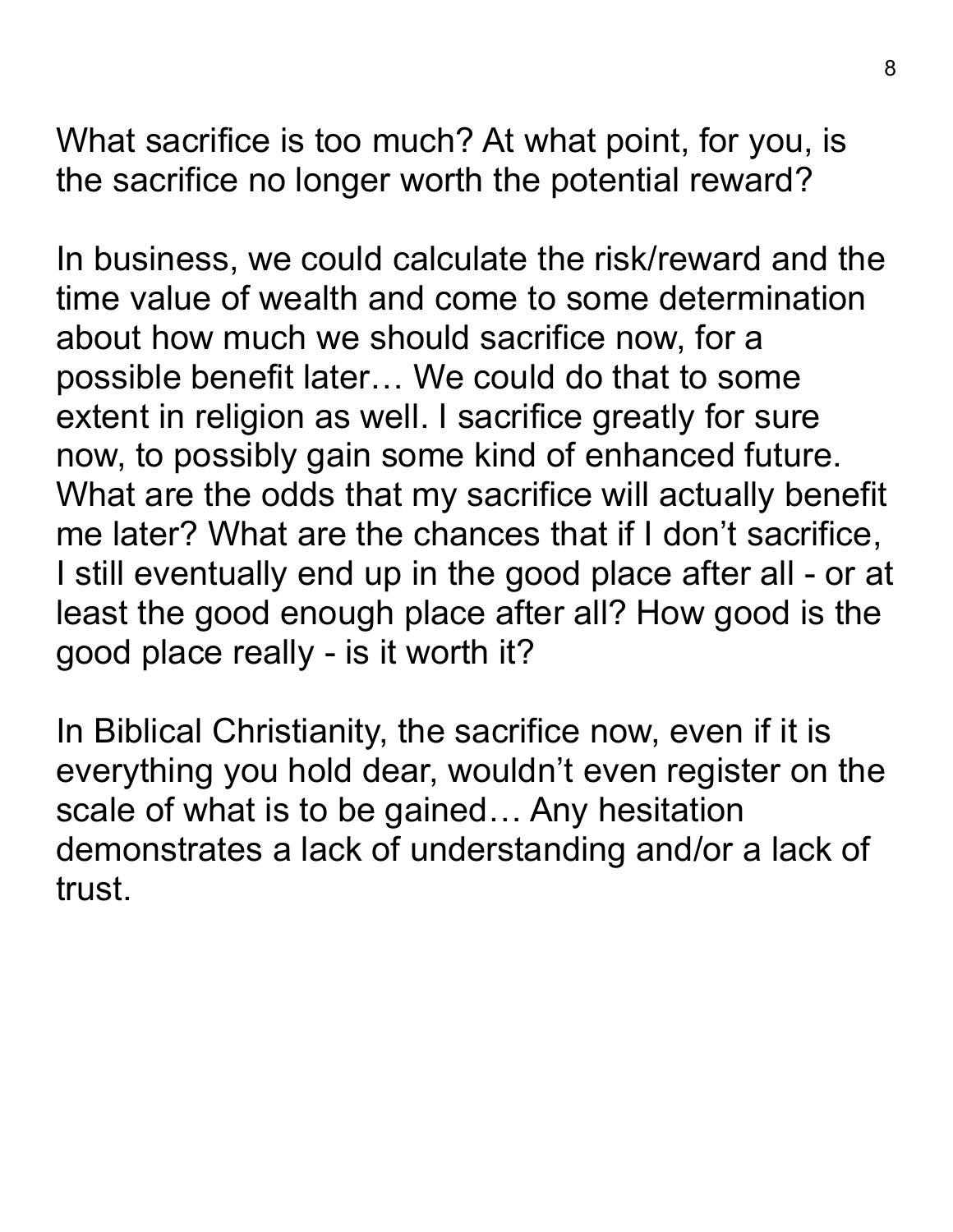

Beyond that, my friends, in Biblical Christianity we're not merely talking about a sacrifice now for a reward later scenario. We're talking about an existential change. It is not a contractual agreement with the Creator. It is not a club to join. It is not a way of life, a philosophy, or a mode of operation… Biblical Christianity is a fundamental rebirth as an actual, fully accepted child of the Living God. It is relational! It isn't sacrifice now, and there will be a future reward - it is God saying trust Me now in everything and you will be set free from the entanglements of life and we will be together now and forevermore. And God is so gracious He gives us His Holy Spirit right now to help our unbelief.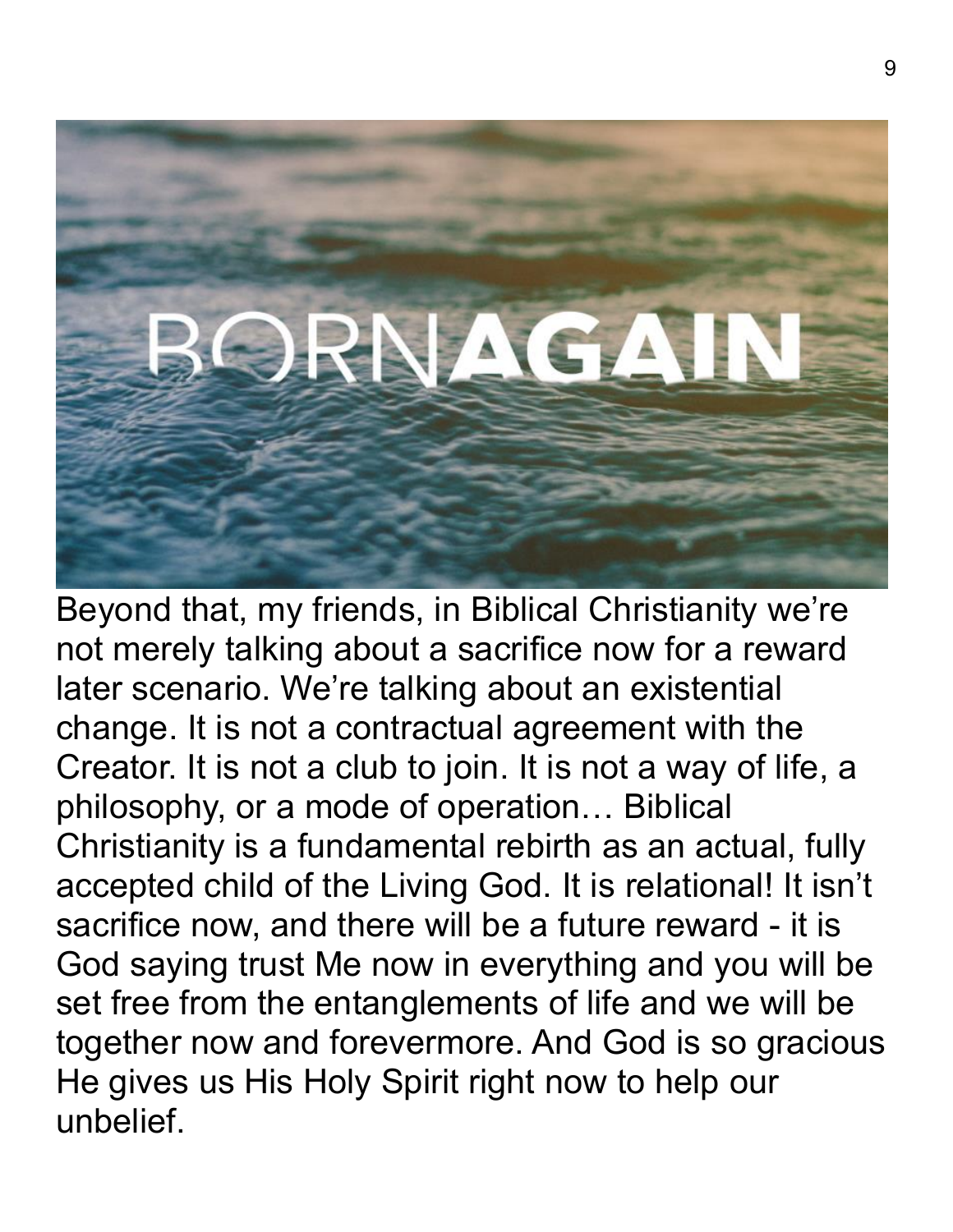Nearly two and a half centuries ago, a number of British subjects living in the American Colonies decided that their future independence was worth fighting a war with arguably the greatest superpower on earth at that time.

Because they did what they did, you and I, and all other Americans can openly question their actions. They were willing to give up everything precious to them for the chance at a brighter future here on earth for what remained of their relatively short lives.

We, the beneficiaries of their sacrifice have a huge problem being faithful sexually, being faithful in our humble gratitude, being faithful financially, being faithful in anything really, to follow Jesus into the eternal Kingdom of Heaven.

Our son Scott is a Captain in the Air Force. He is the direct descendant of ancestors who have fought in every single war America has ever been involved in, starting with Captain William Scott in the Revolutionary war. The military, even in the best of times, is all about sacrifice. Millions of Americans over hundreds of years have sacrificed much, some all, and for what?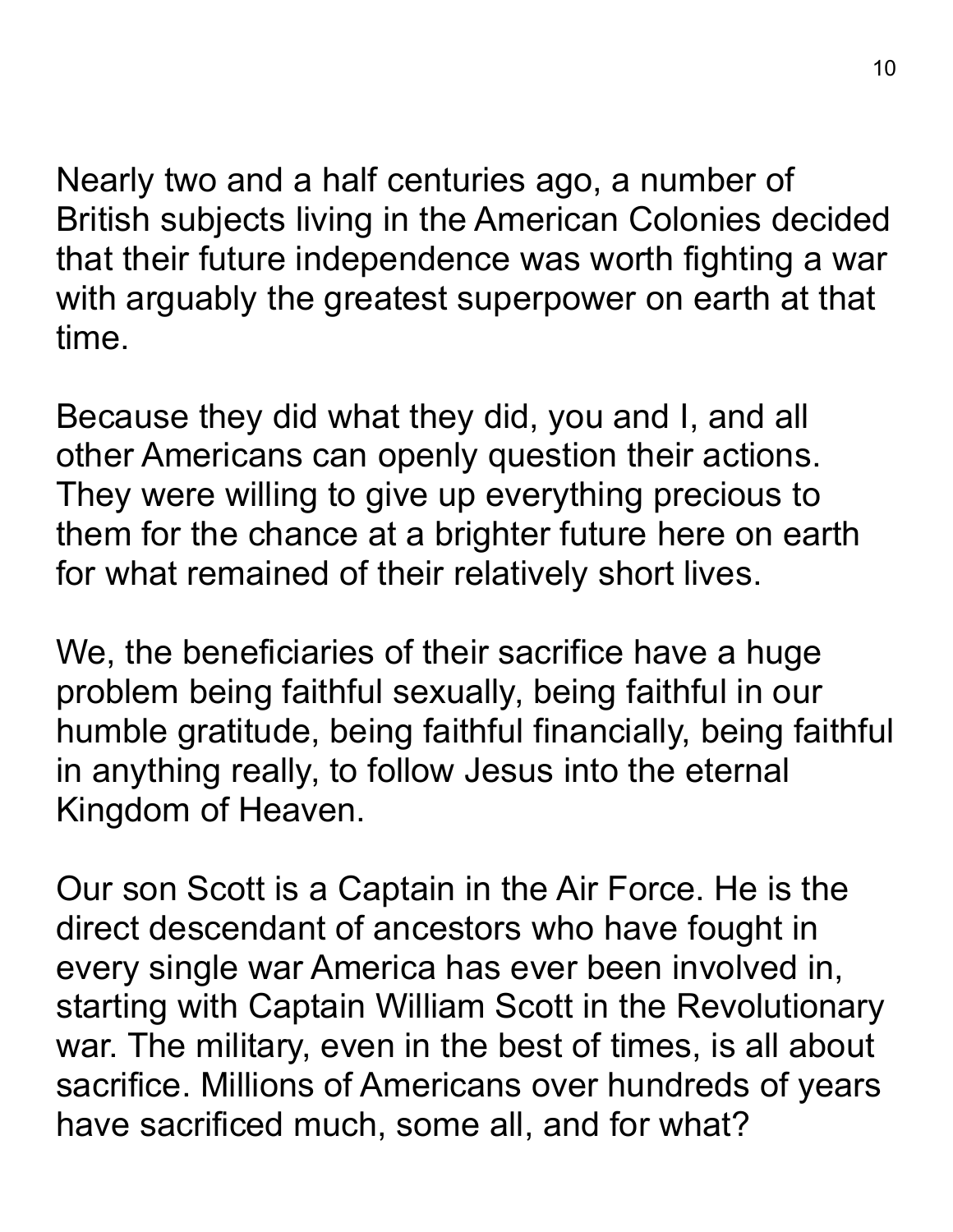For a mostly uncaring, ever-questioning populace. Agree with the public policy over the years, or not, that is your right, because Americans chose to sacrifice to secure and maintain that right.

Burn a flag you own, spout whatever opinion you have, wear whatever outlandish costume you like, but destroy public property, or the property of others, and you should be jailed. That's my Fourth of July soapbox moment.

So many are willing to sacrifice so much for relatively little reward and yet we have a problem if God asks us to restrict our freedom a bit, or be generous with our wallet, or forgive another person who is just as imperfect as we are, or to put aside our agenda for the good of the group. It really makes no sense.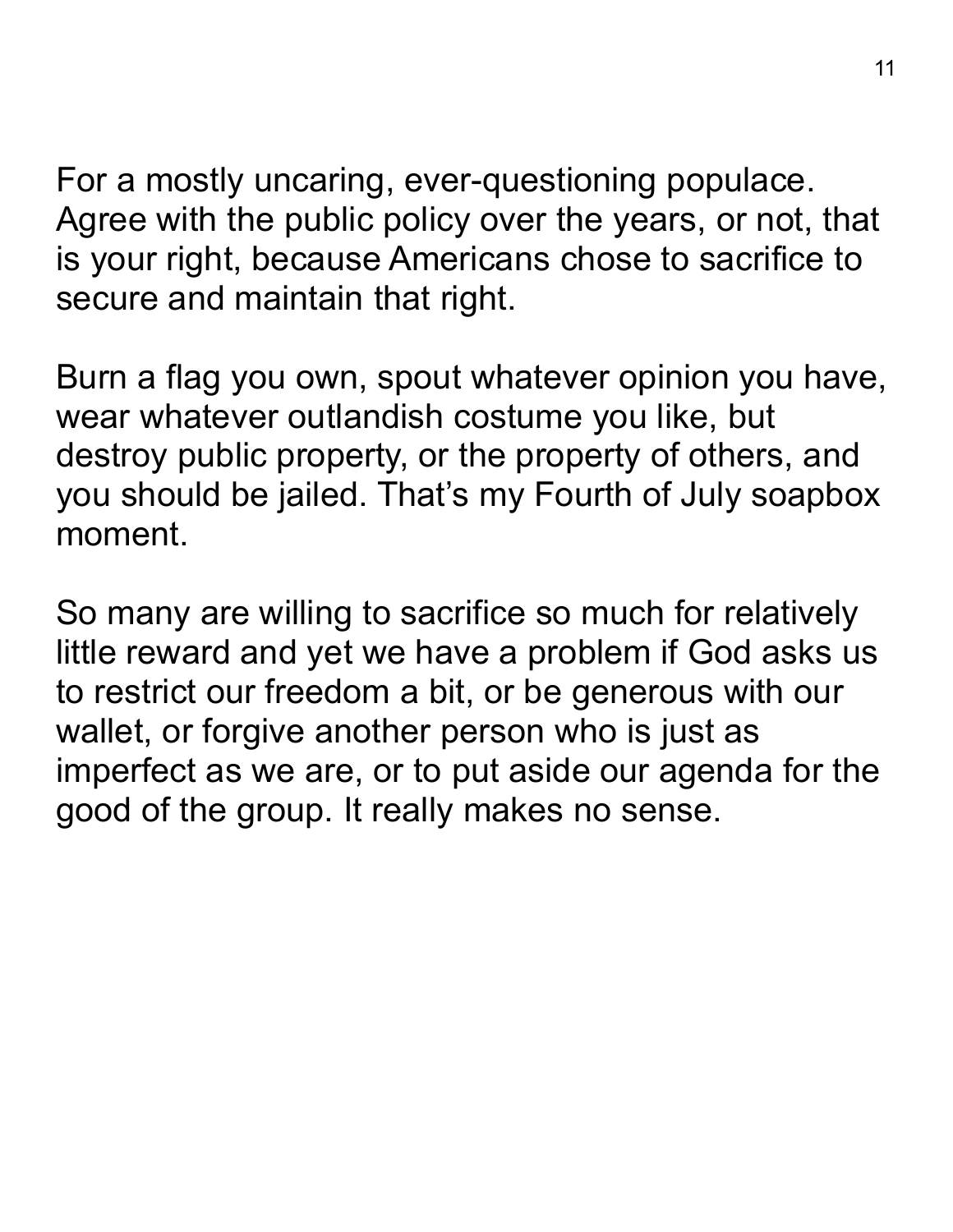

**MATTHEW 19:23-26**, 23And Jesus said to His disciples, "Truly I say to you, it is hard for a rich man to enter the kingdom of heaven. 24"Again I say to you, it is easier for a camel to go through the eye of a needle, than for a rich man to enter the kingdom of God." 25When the disciples heard this, they were very astonished and said, "Then who can be saved?" 26And looking at them Jesus said to them, "With people this is impossible, but with God all things are possible."

We get from the other accounts that the Disciples didn't know what to make from the example… of the Rich Young Ruler walking away in despondency. Jesus here clarified. Jesus took the example and once again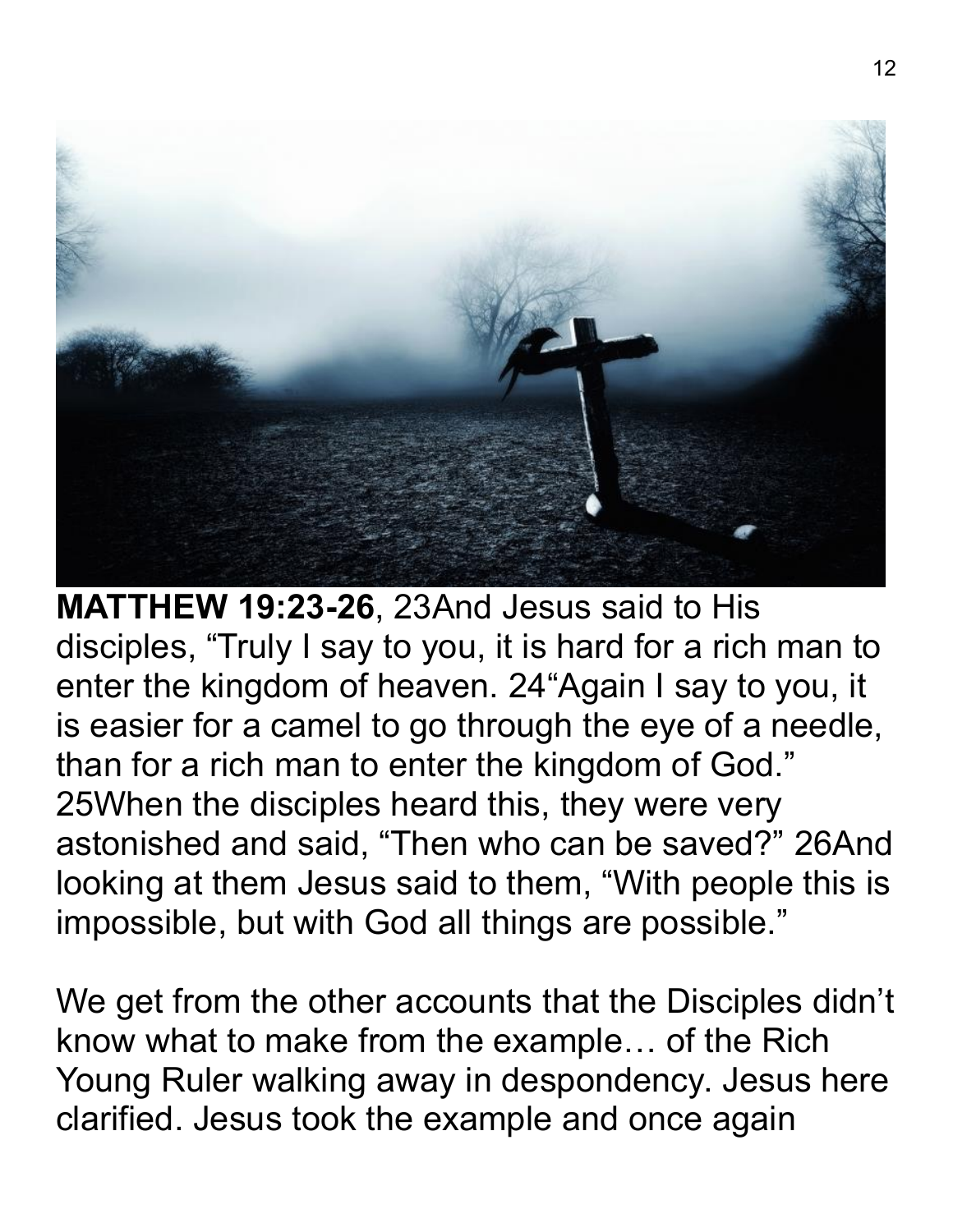extrapolated from it a sweeping principle that not only applied to that particular individual in that specific situation, it applies to all people, throughout time, in any situation.

That's really what these verses do… Jesus realized that Disciples were lacking in understanding, so he got their attention by starting off with a dramatic opening… "Amen," "Verily," or "Truly." "It is hard for a rich man to enter the kingdom of heaven." That is then followed by a parallel statement starting with "Again I say." It is an attention grabber.

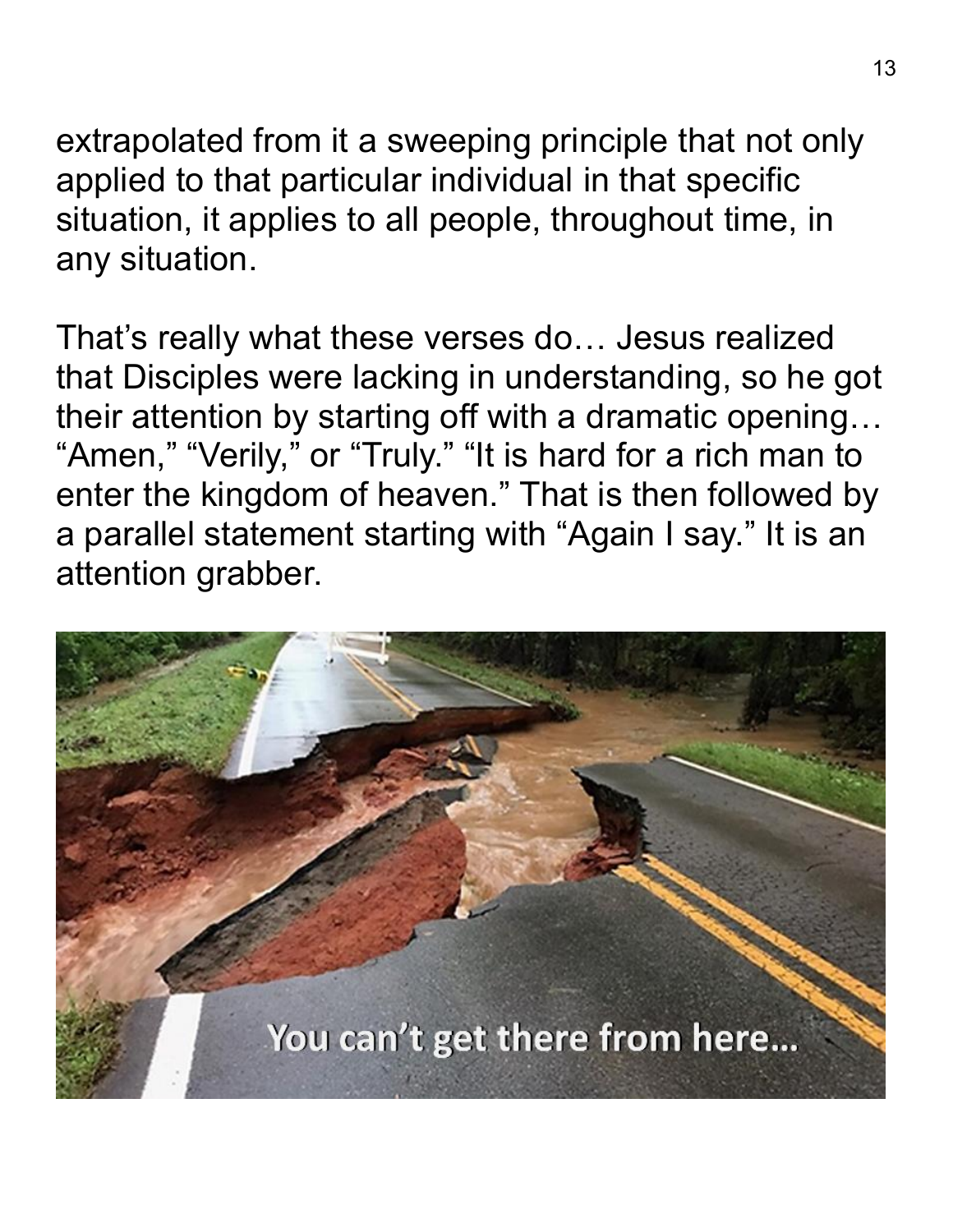Note, in the first half it is "Hard," but possible. So, not impossible, just very difficult. But then the parallel, "It is easier for a camel to go through the eye of a needle, " is in fact, impossible. Jesus began by indicating that it was only with great difficulty, but finished indicating that is was utterly impossible. That's the literal meaning, what did Jesus intend with it? We see at the end of verse 26 what Jesus had in mind.

It is humanly impossible for a rich person to enter into Heaven… Period. However, God can accomplish anything, including the salvation of the rich. That's the overall gist of the passage.

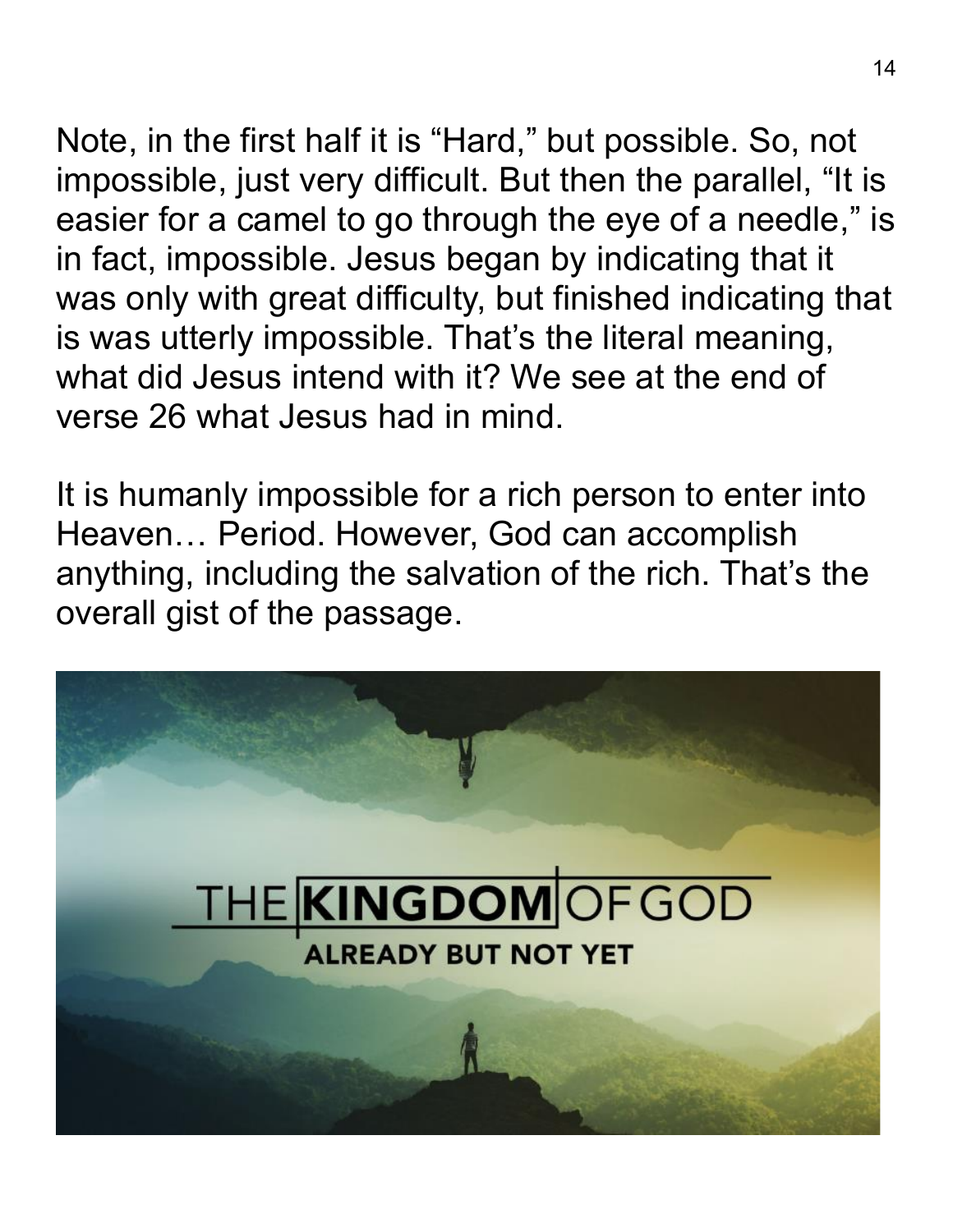Let's look a little closer and pick up some of the finer points. Much is made, by some, about the differences between "Entering life," from our last passage, "Salvation," "The Kingdom of Heaven" and "The Kingdom of God, " in this passage. We can see that they are mostly analogous. What I mean, is that while there can be some nuance differences in those terms and others depending upon the context, for the most part they all mean the same thing. We're talking about the Children of God… And even with that synonymous term, there is a subtle difference, because it stresses our subordinate, dependent, familial relationship to God.

As we discovered before, the Kingdom of Heaven is not a place, but a state of existence, where God rules unopposed. We said it was a reign, not a realm.

It is perfectly present among His people living on earth now. Saved by Christ, we have entered into the Kingdom forensically - our obedience is perfect in Christ. That's a done deal, by God. Secondly, such people can partially obey God's Will personally. The Kingdom is imperfectly present among His people living on earth now, as our personal obedience is commensurate with our faith. The Holy Spirit indwelt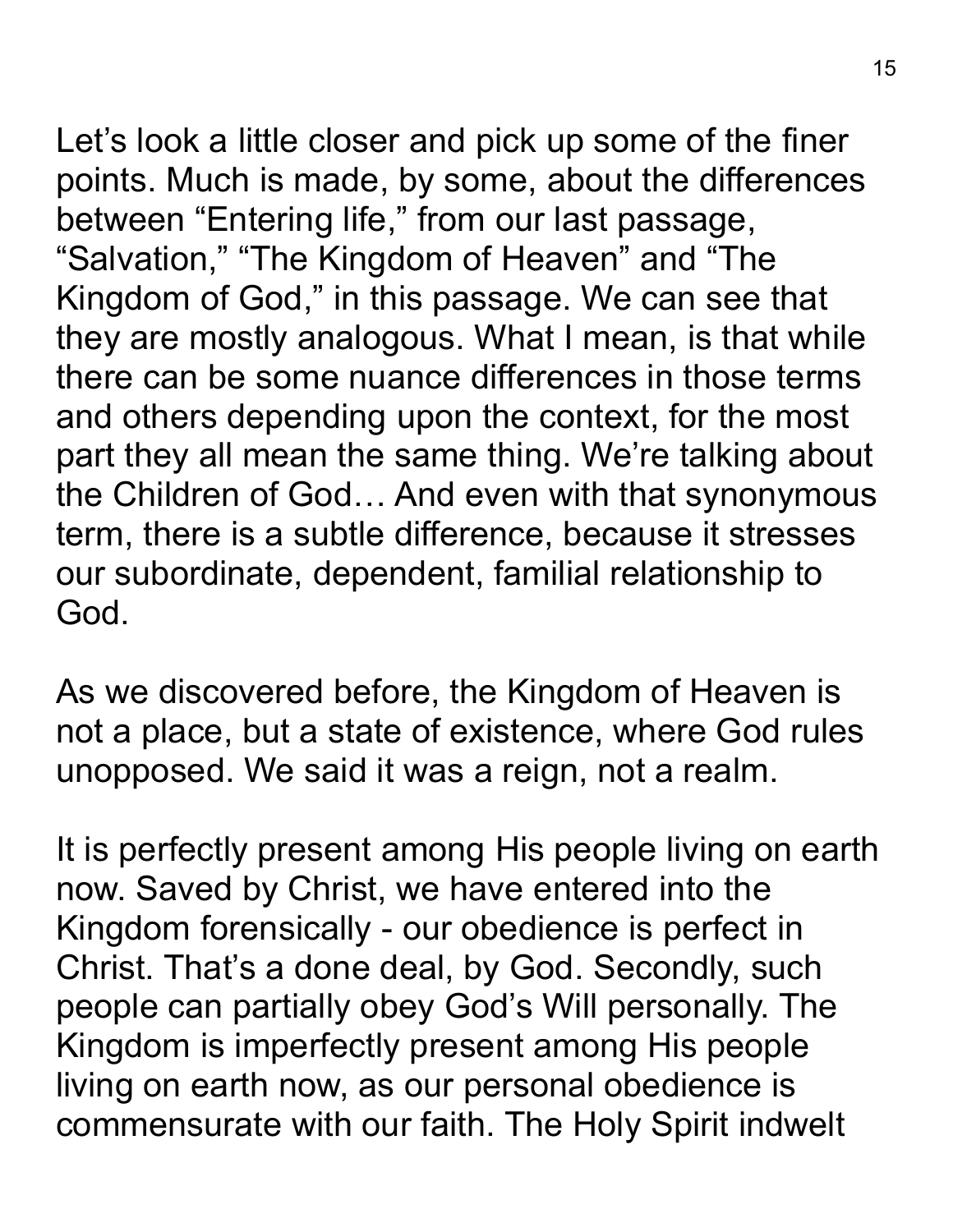person could, theoretically obey perfectly, but we resist, due to unbelief. An unbelief due to our human perception.

Please see what I'm saying here. Our failure to perfectly conform to Christ Jesus and His perfect obedience to the Father, is only because we do not believe… Enough. We still see too much through our human eyes and it hinders us from full freedom in Christ. Ponder the meaning and ramifications of that statement. Our failure to perfectly conform to Christ Jesus and His perfect obedience to the Father, is only because we do not believe… Enough. It is a faith problem and the problem is with us, not God. We still think this physical world we see, and experience is real - we still think that it is our home and it hinders us from full freedom in Christ.

That is precisely why the Rich Young Ruler went away grieving. He had a limit to his faith. Jesus said sell your earthly rubbish and follow Me… He believed to some small degree, but not enough to sell his junk… Not enough to give up, what to him, was a sure thing.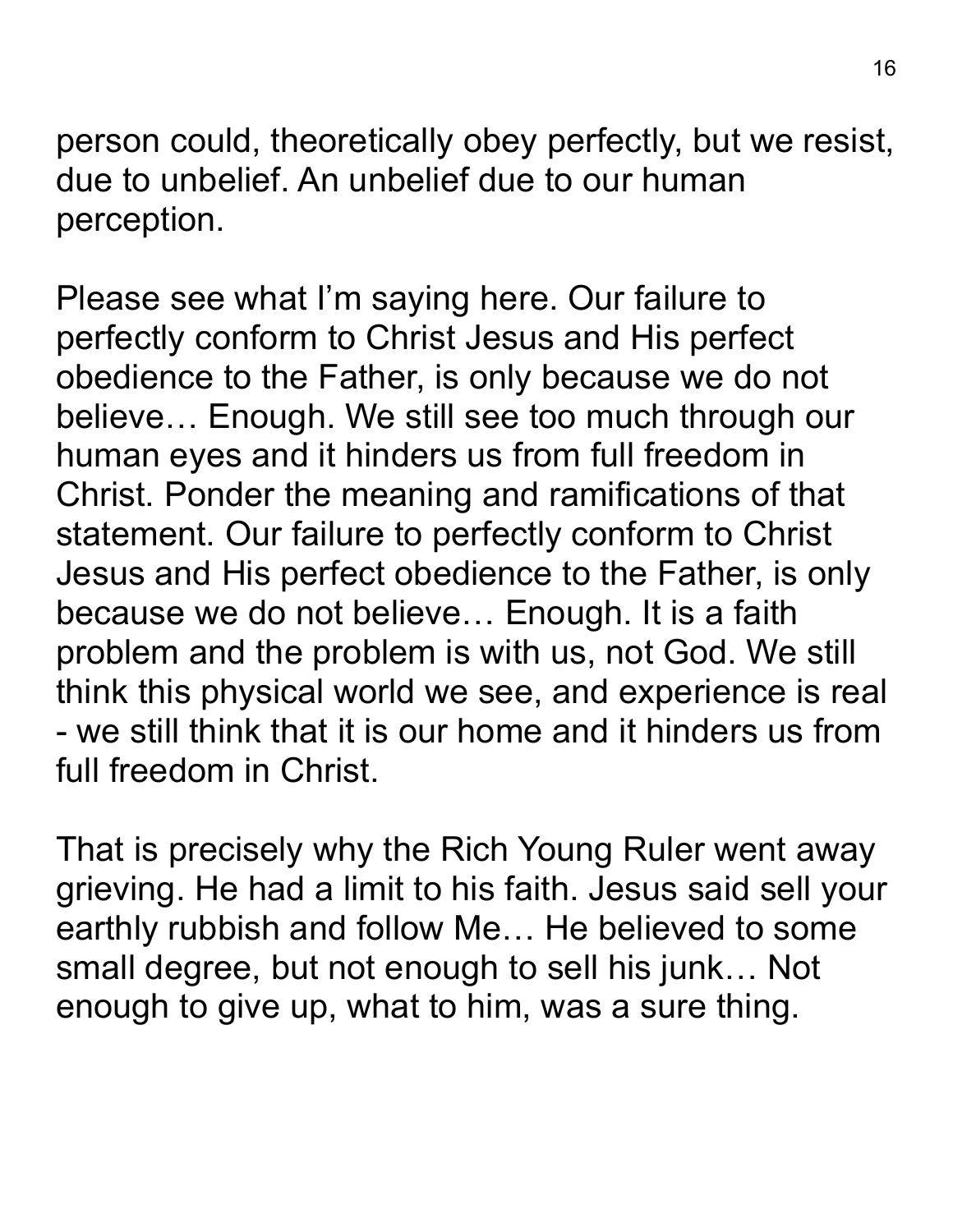

Abraham and Sarah were finally blessed with a son of promise… God had been faithful even though they had not, and He miraculously gave them Isaac. Then God said, give him back to me permanently. End his physical existence and trust that I will make it better than okay… Have faith that the bird in your hand is not worth two in the bush. The lamb in your hand is not worth the ram in the bush prefiguring My Lamb… Believe.

How much different would things have turned out if the rich kid had cried out just like the father of the demon possessed boy, "I do believe; help my unbelief" Lord, I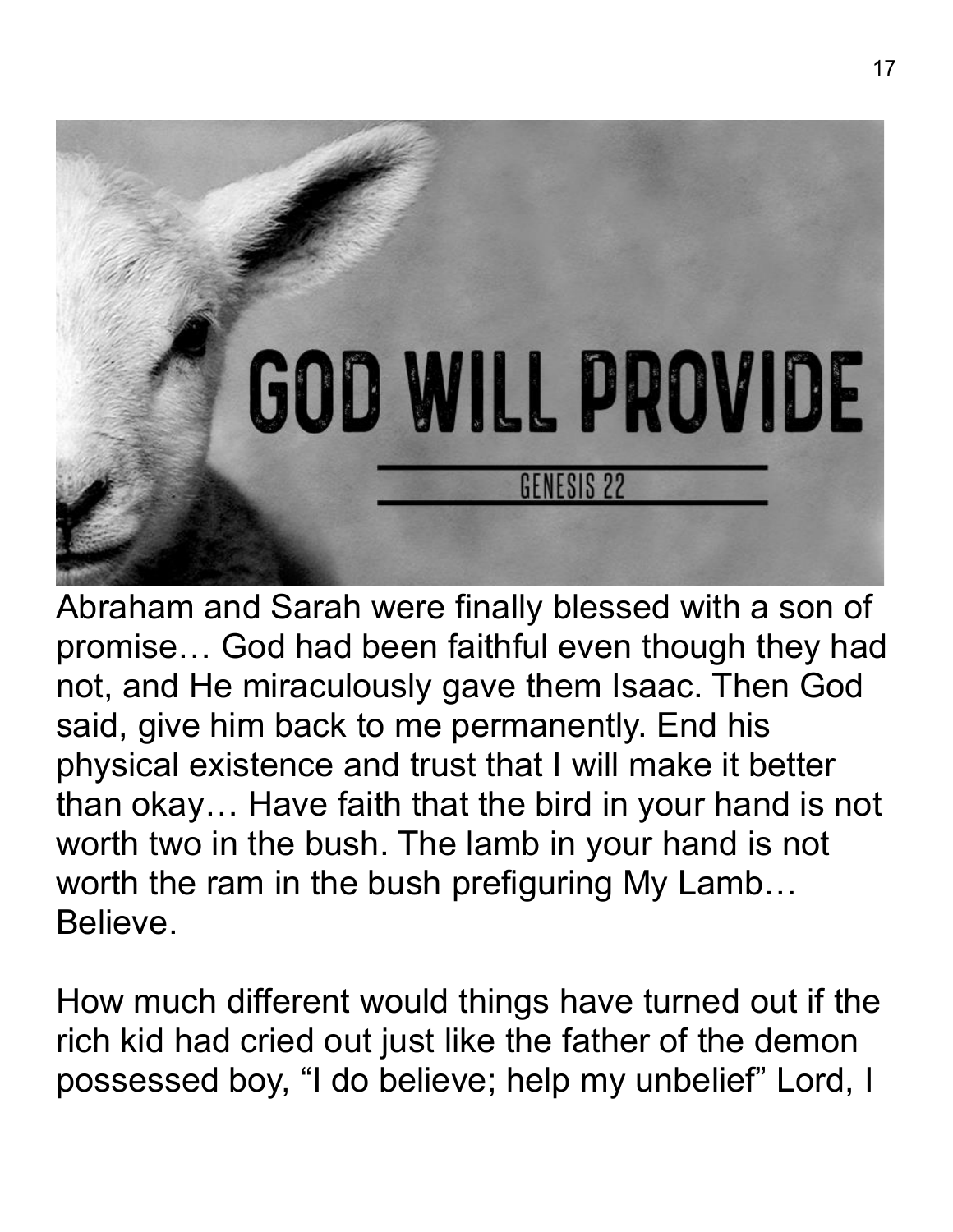want to have enough faith to follow You anywhere, but I just don't… Please help me. (Mark 9:24)?

Our yielding to the Holy Spirit and obedience to His will is hindered only by the fact that we think the physical here and now is more real than the metaphysical future there.

You might be reluctant to believe what I'm saying… If I said God wants you to sign over your house, and trust that He will take care of you, would you say yes? If Jesus physically manifested in all His power, honor and glory right here, right now, and told you to sign over your house and trust that He would take care of you… Would you say no? You see it's not a house problem it's a faith problem.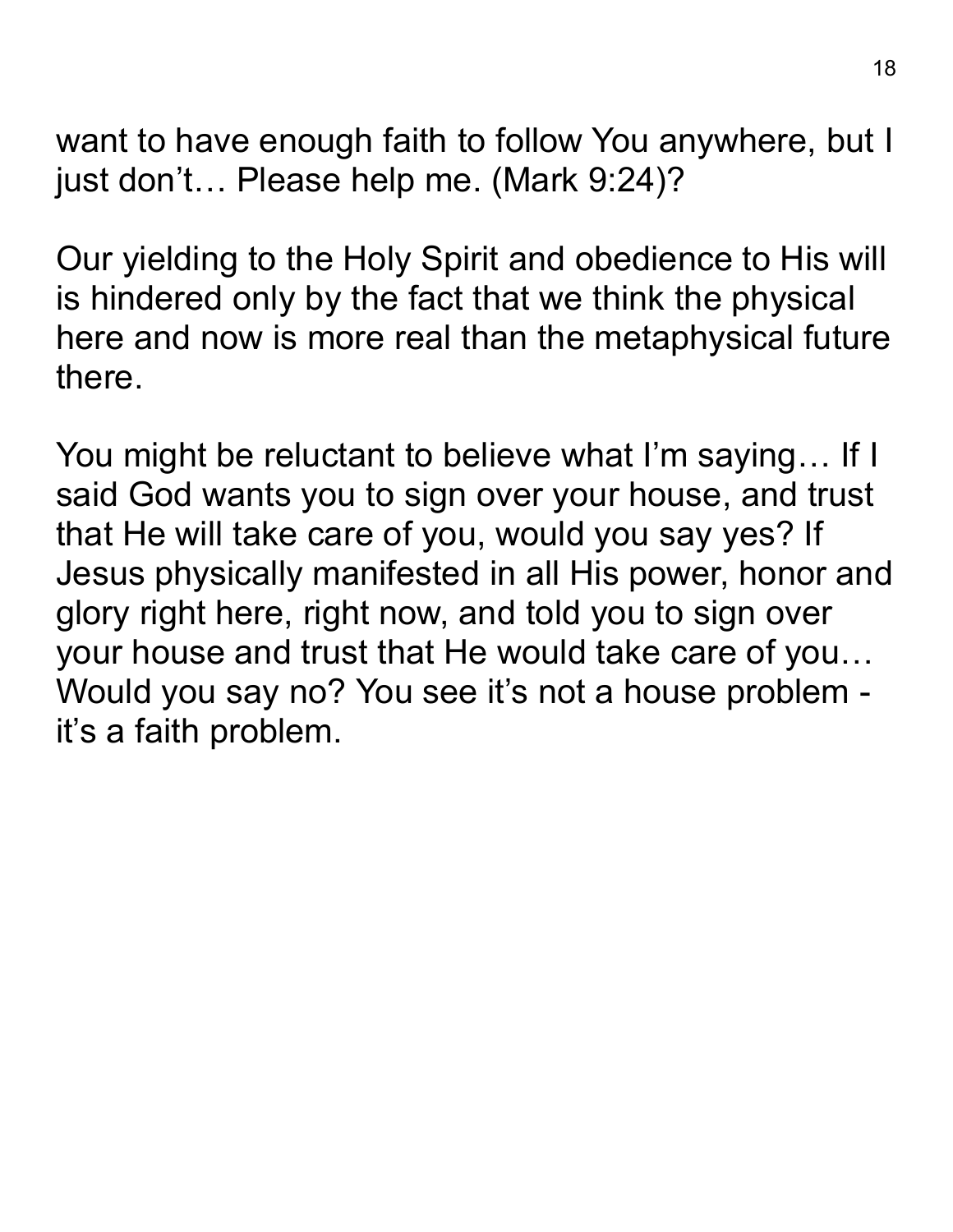

Christians are perfectly in the Kingdom now, through Christ and we are partially in the Kingdom through our yielding to the Holy Spirit commensurate with our faith… The Kingdom of Heaven is us in those two different ways… Besides that, there is a presently existing Kingdom, we could call God's throne room - Heaven. It exists alongside our reality. A thin veil separates us from it… Jesus tore it asunder and so when we pray, when we sing God's praises, when we magnify and glorify His name through our humbly grateful worship. When we engage His Holy Word, by listening, and contemplating, and comprehending, and implementing, His sacred Teaching. When we love each other and tangibly act on that love - in short, when we allow the Holy Spirit to move us, we reach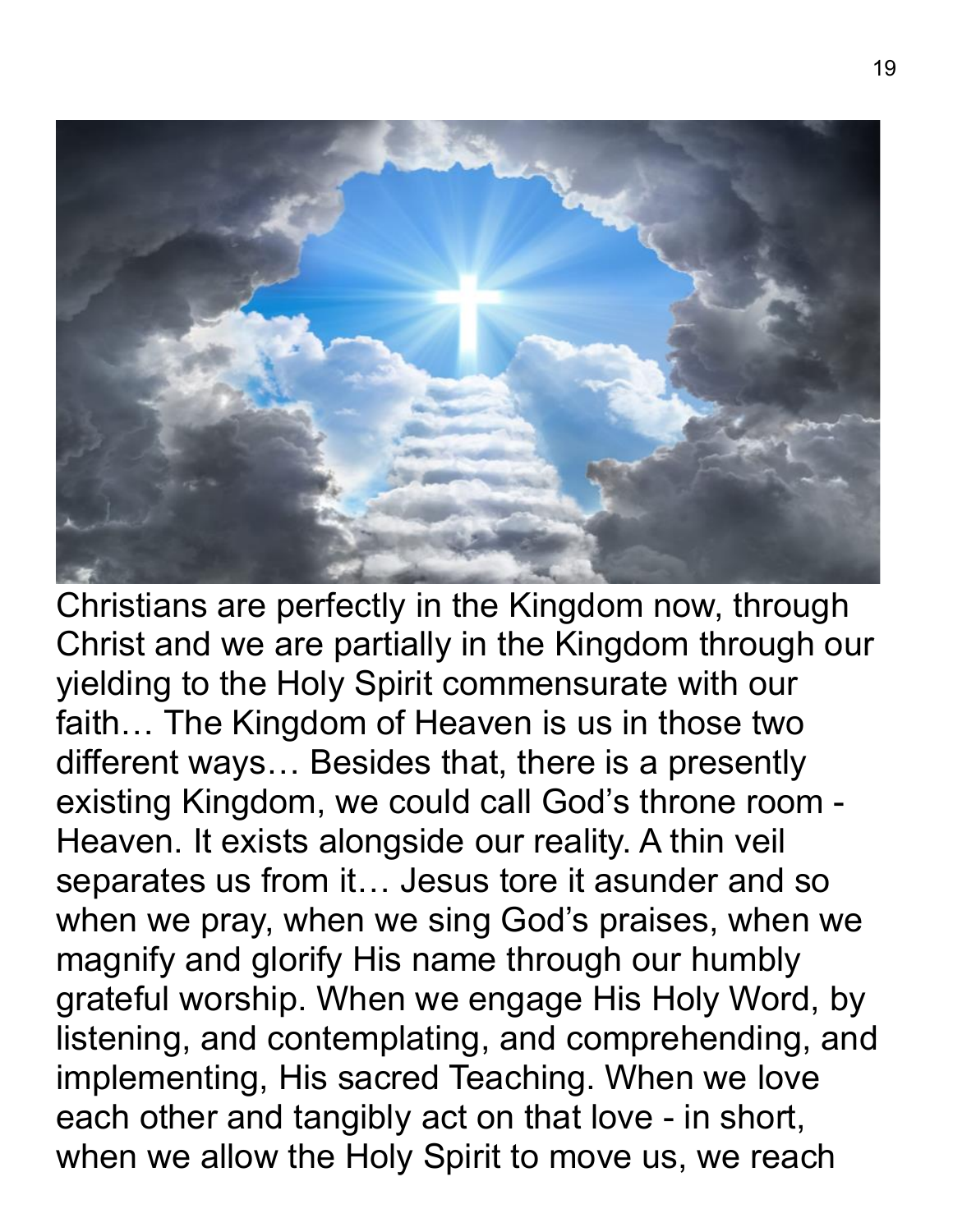through that veil - we temporarily step beyond that veil to momentarily be in the Kingdom fully. One day, we will step through and never return.

That leads us to the final future Kingdom that will come down to earth ushered in by the Living Word of God and He will set everything right, once and for all.

Kingdom people are called Christians, because they are in Christ and a community of them, is the Bride of Christ, His Body, known as His church. Like the individuals that make up the church, it too is imperfectly obedient. While it is, forensically, the Kingdom of God on earth, it is only so in a tangible way, as much as the people in it, have faith.

The obedience of the people - their demonstrated love for God and their demonstrated love for one another determines the degree to which the church reflects its true spiritual reality.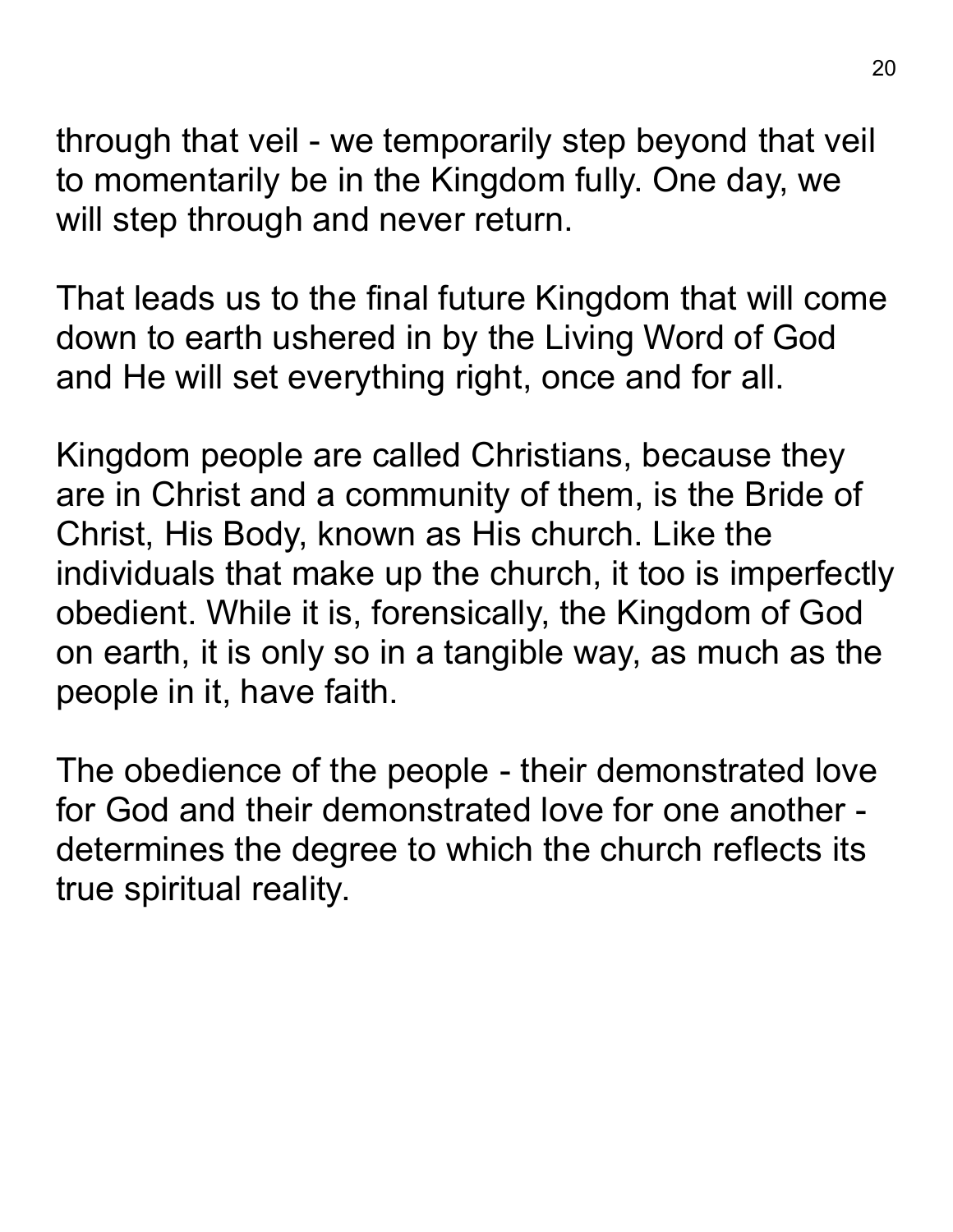

People say they love God, but don't want to worship Him with a bunch of other folks. People say they believe in Jesus, but don't believe in church. In the world of bad, wrong, dumb doctrine… This notion is right up there with thinking that God is an alien dude who, over eons, became so noble someone made Him God.

You cannot say that you obey either of the two greatest Commandments if you despise the church. Of course, the church is a mess. Of course, it is full of imperfect people. Of course, it is difficult… You wouldn't need the Holy Spirit if it were easy. But, since the beginning, it has been my prayer that Alêtheia would be a church,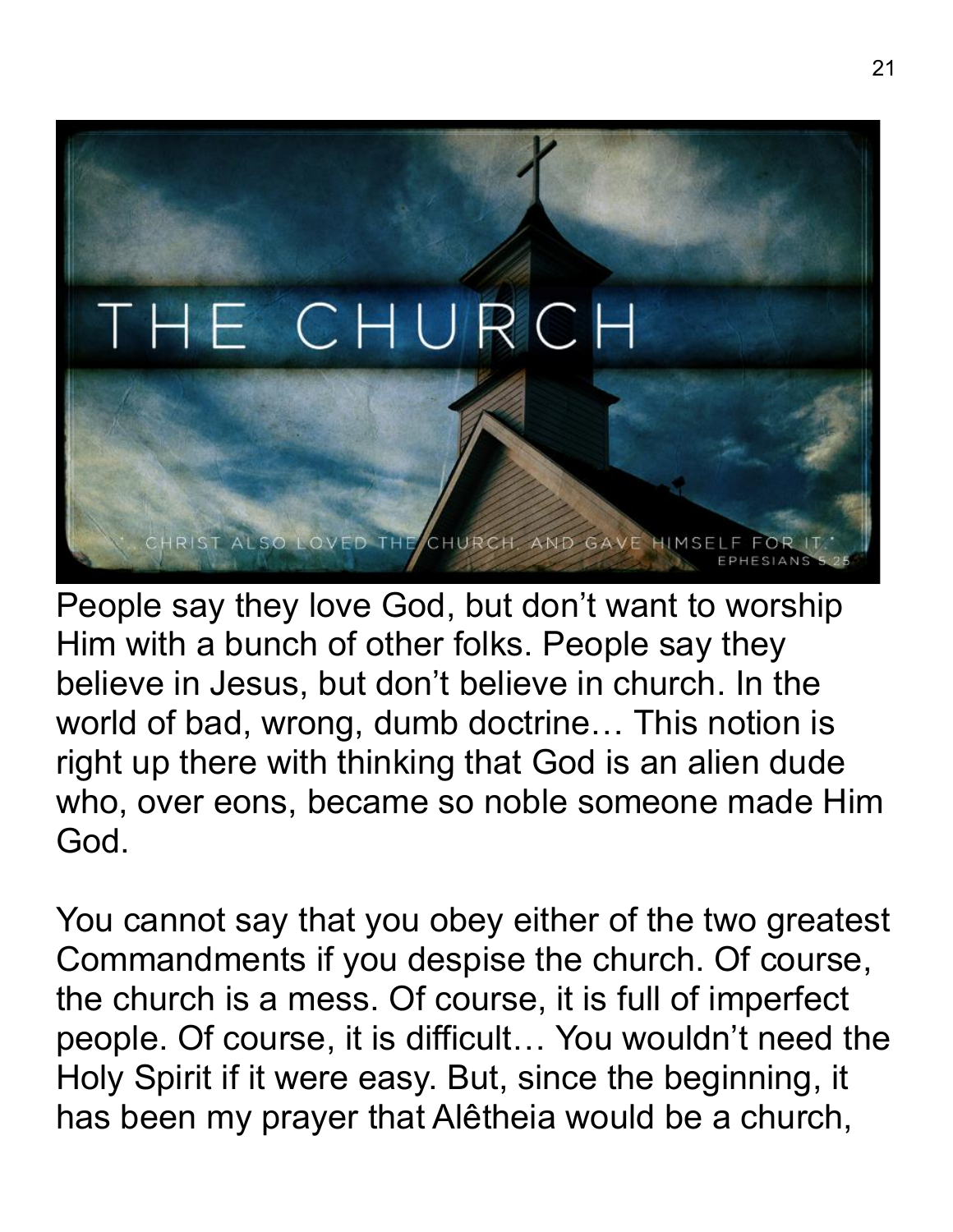unlike so many others, where it is easier to see the Holy Spirit's fingerprints.

Anyway, God's reign is His realm and those who are part of it are His children - they have entered Life, they are Saved, they are Christians, they are residents of the Kingdom of Heaven and citizens of the Kingdom of God.



The next point we'll explore is the "Camel" and "Needle" bit. Many folks over the years have come up with all kinds of creative ways to explain the "Camel" and the "Eye of the needle."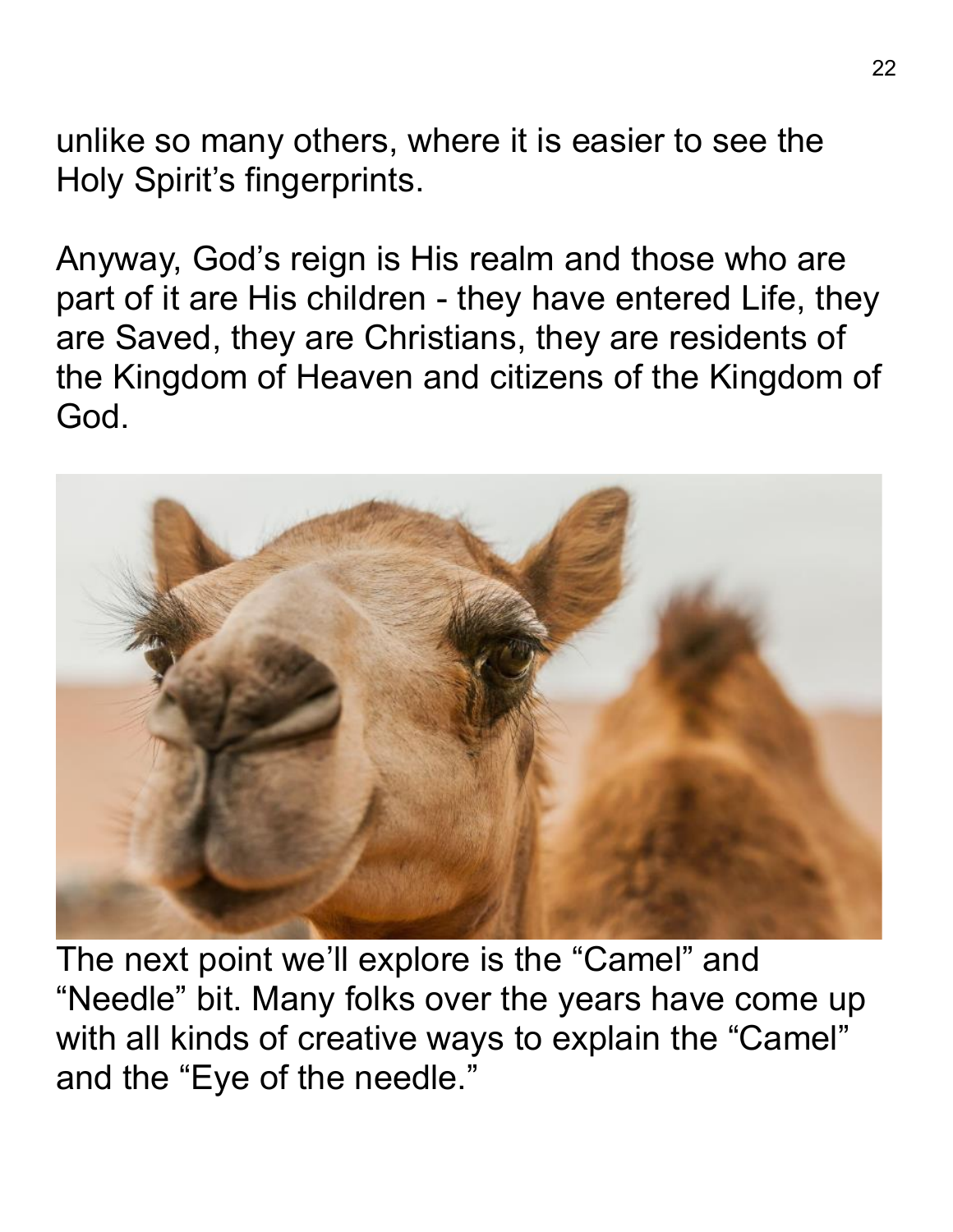One of the most popular is that there was a city gate called the needle gate where a camel could not pass the rider would have to humble himself and get off his camel in order enter through that gate. A variation on the theme is that the camel could pass, but only by being coaxed to humbly crawl through on its knees.

A similar idea assumes that Jesus used an Aramaic word in His analogy that was wrongly translated as "Camel." What they posit is that Jesus really meant a rope, not a camel - because a camel is just ridiculous. The Aramaic words for camel, and for rope, are similar. The meaning, for them, then is that the strong rope needs to be untwisted to the point that each strand can pass through the eye of a needle, thus humbling the mighty rope into many weak threads.

All of that is wrong. Not only is there no compelling evidence for any of those theories, the "Camel and eye of a needle" was a common enough saying, to indicate something impossible. The camel being the largest animal in the region and the eye of a needle being the smallest opening… You can't pass the biggest animal through the smallest hole - it's impossible! That's the entire point.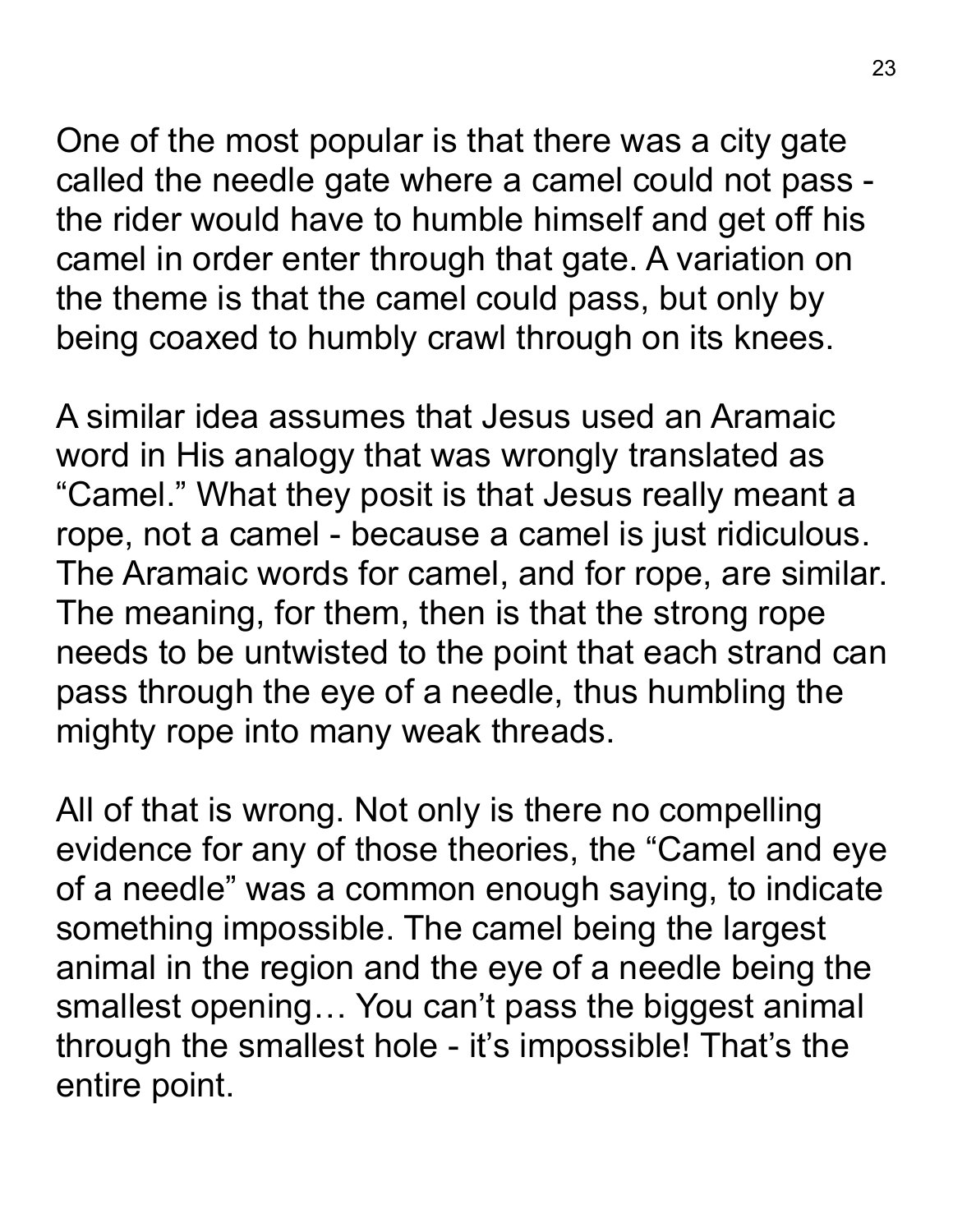What has confused people is that in the first half of the parallelism, Jesus says it's difficult, and in the second half, He says it's utterly impossible. People try to make both parallels match.

What they miss, is they do match for Jesus' point - both are true. It is impossible for a camel to go through the eye of a needle, just as it is humanly impossible for a rich man to be a Christian, but… But anything is possible where God is concerned. When God intervenes in the humanly impossible... It's a different story altogether… What precisely does that mean though?

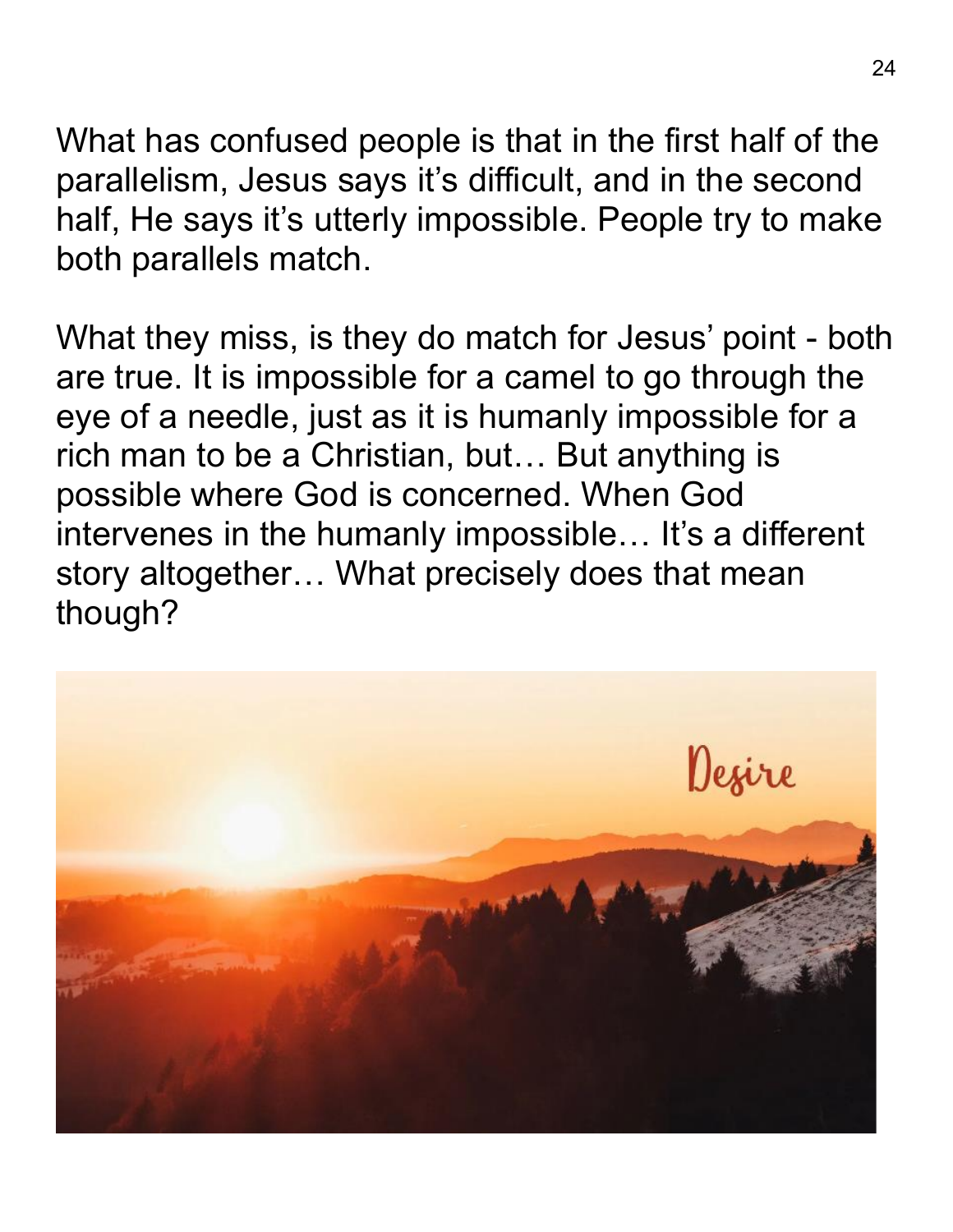To answer that question, we must expand back out to the big picture - to the context of our little passage. Specifically, Jesus was talking about rich people, because of the incident with a particular rich person. What He was really talking about though was the Kingdom of Heaven.

It is humanly impossible for a rich person to enter, just as impossible as it is for any person to enter. Remember sweeping principles? Every person has their personal Isaac. Every person is rich in some way. Rich in their pride, in their sexual promiscuity, in their possessions, in their large family, in their strength, their intellect, their education, their friends, their false humility, their kids, their whatever it is - everyone is rich in some way and that way makes it humanly impossible for them to enter the Kingdom of Heaven - it makes it humanly impossible for them to be saved… But praise be to God… For Him, "All things are possible."

When Jesus clarified why the Rich Young Ruler went away grieving, the Disciples understood Him to say that the most blessed person was not blessed enough.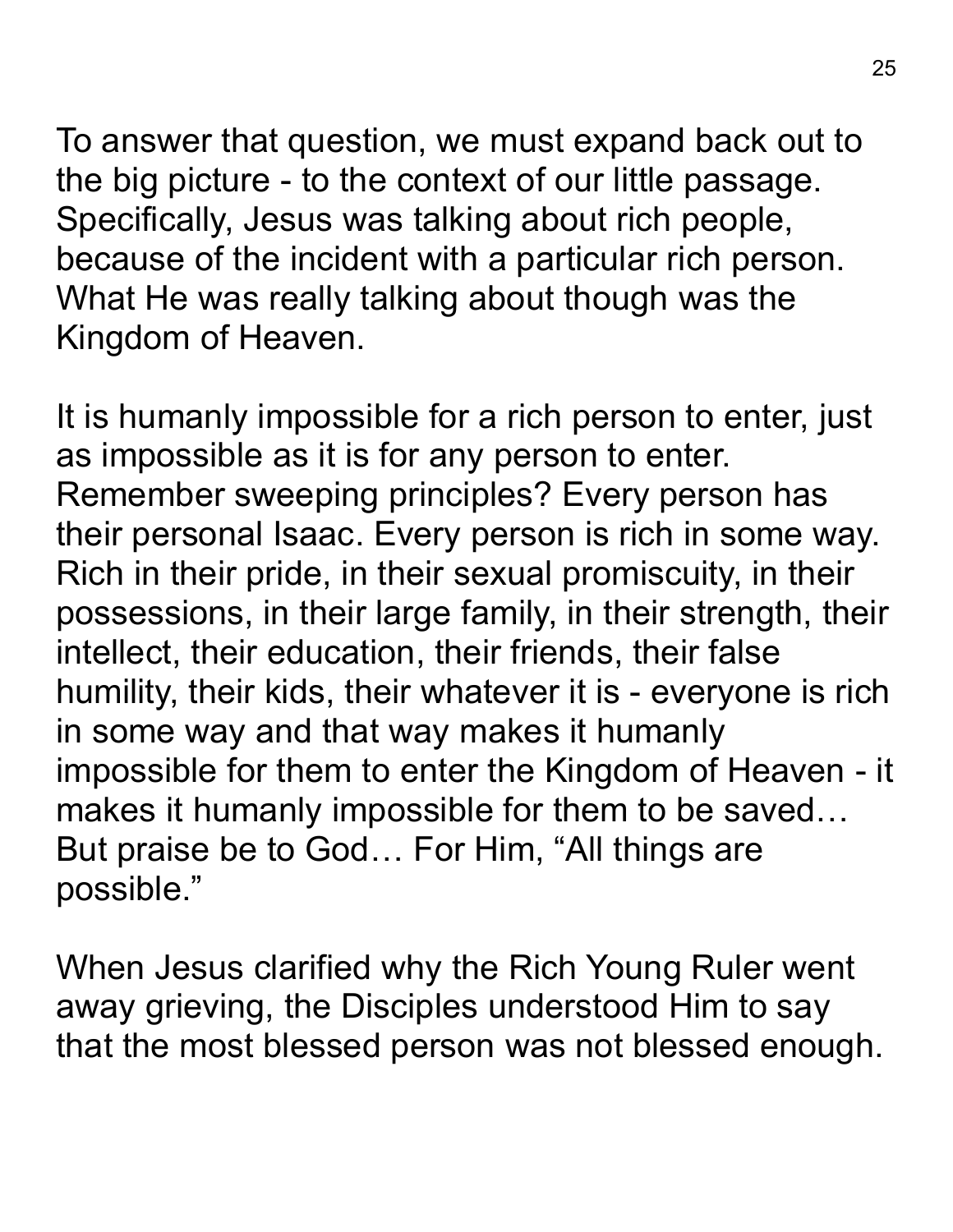## UNLOCKING  $\mathcal{N}$ ealth $f_{the}^{from}$ **COURTS OF HEAVEN**

For their entire lives they had been indoctrinated into the Jewish belief that wealth, position and power were blessings bestowed by God. It stood to reason that any Jewish man who was both rich and a ruler especially when so young was abundantly blessed by God. Extrapolate that out to mean, God's favor rested upon them. The Rich Young Ruler was a guy God undoubtedly loved and was well pleased with and so if he couldn't enter Heaven - who could?

Who could be saved if not this guy who was obviously, clearly, unmistakably, and abundantly blessed by God? Rhetorically, no one. And that is the point. No one is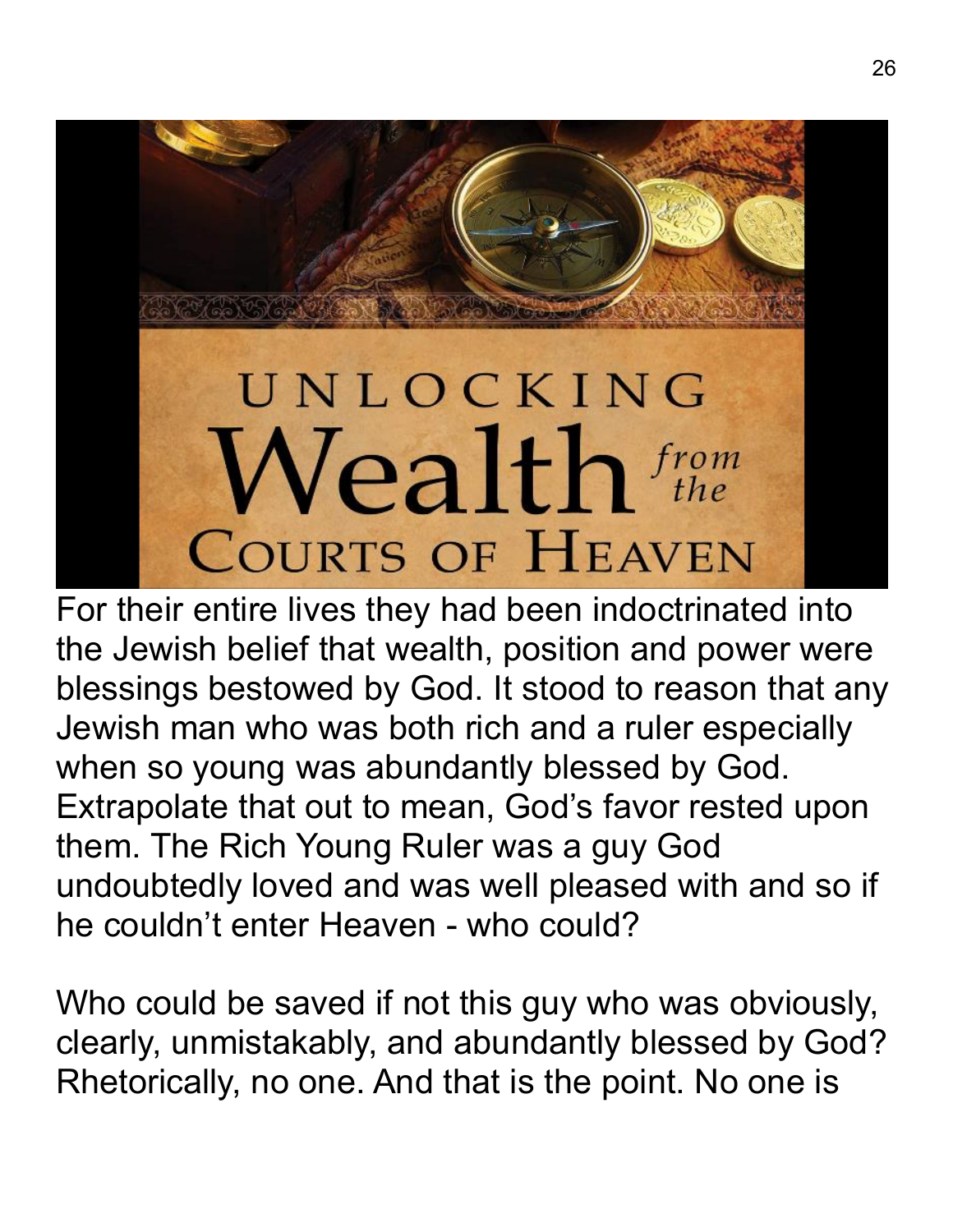the only correct answer. No one can be saved apart from God choosing to save… And that's Jesus' point.

The Rich Young Ruler was trying to be saved through his own effort… "What good thing shall I do?" What extra thing can I perform, so that my abundant blessing in this life, will continue into the next? Are we any different? We could talk about other areas, but for most Americans we can stay right here with possessions, wealth, riches. Most of us have so much, we don't need to rely on God for anything in a daily sense. You're probably not seriously worried about how you're going to get enough food today to survive. We have a surplus in both tangible goods and money to buy more… So, we generally think in terms of what can I do, that won't be too painful, to ensure my continued blessing into the next life… Do you see the Rich Young Ruler when you look into a mirror? Maybe you should… Because recognizing your sin is the first step in correcting it.

What Jesus explained and what His Disciples didn't really get was that the very notion of trying to do more to gain God's favor, to be blessed by Him, to be saved into the Kingdom, was what would actually prevent it.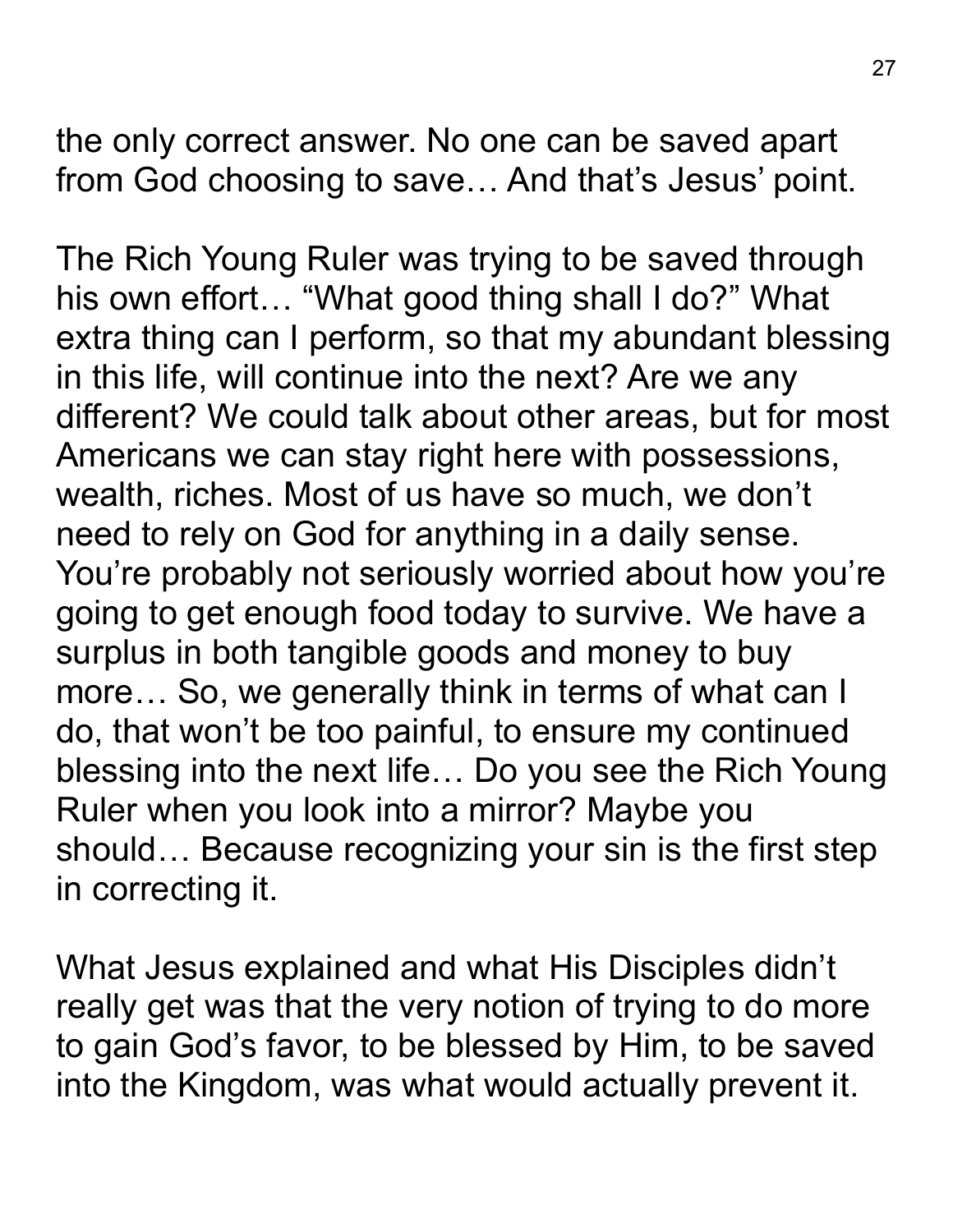That was the lesson of the small children. If for a moment we think in terms of what we bring to the table, we are stepping down the wrong path. Unfortunately, almost all of Christianity thinks in terms of their human performance gaining, or keeping, or enhancing their favor with God. It is the exact opposite!



God's ways are not our ways, God's economy does not work the way our economy works… It is a tremendous blessing that things are that way because it is how we differentiate between man-made religion and God's true Word.